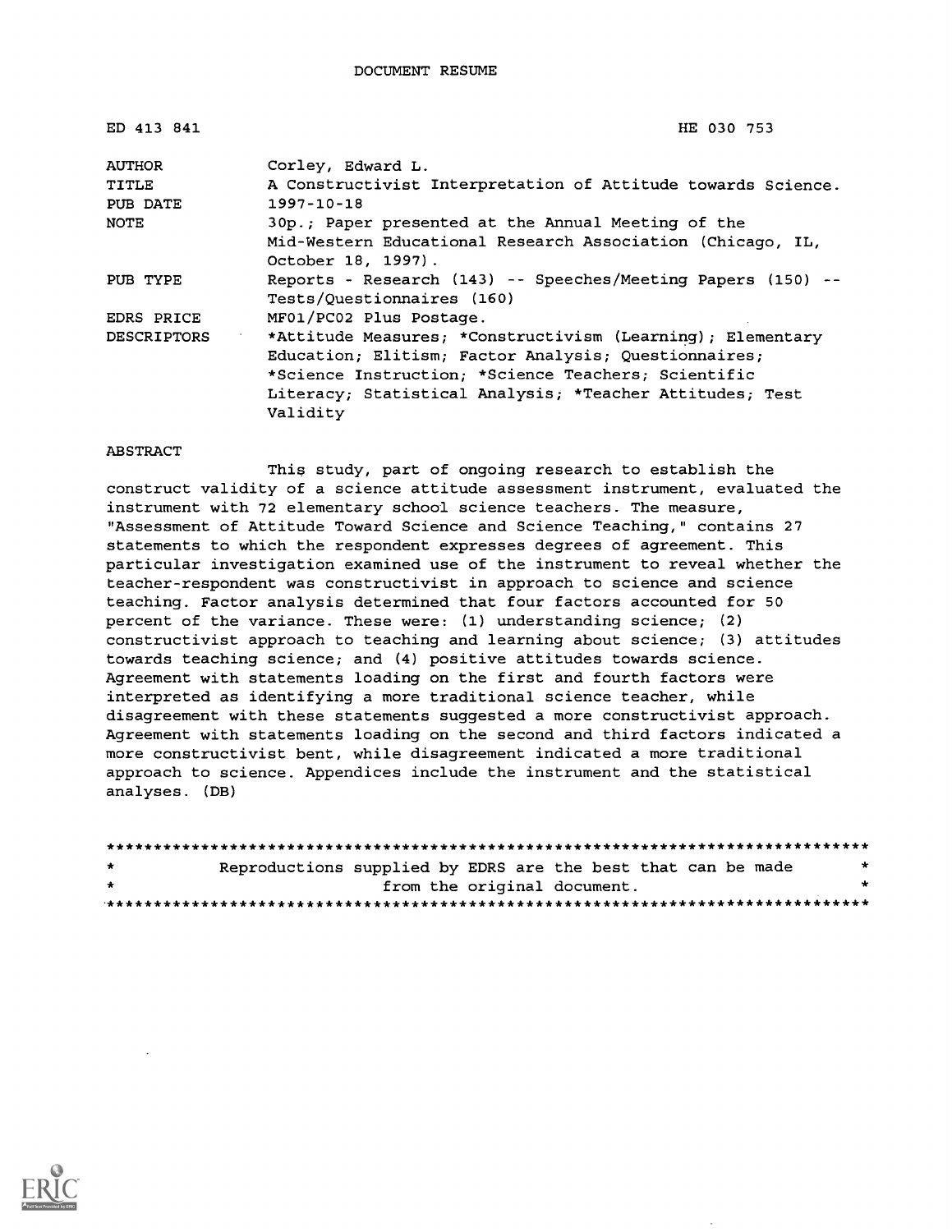### A Constructivist Interpretation of Attitude Towards Science

#### Abstract

A science attitude assessment instrument used with elementary science teachers was examined and data from seventy-two teachers taking the assessment in 1996 were intercorrelated and factor analyzed to see if the instrument could reveal if they were constructivist in their approach to science and science teaching. Factor analysis revealed four factors accounting for 50% of the variance (understanding science, constructivist approach to teaching and learning science, attitudes towards teaching science, and elitist attitudes towards science). Agreement with statements loading on the first and fourth factors could be interpreted as identifying a more traditional science teacher while disagreement with these statements would indicate a more constructivist approach. Agreement with statements loading on the second and third factors indicates a more constructivist bent while disagreement would indicate a more traditional approach to science. This is part of an on-going study to establish the construct validity of this instrument for this new purpose.

> Presented at the Mid-Western Educational Research Association in Chicago, IL, on October 18, 1997

 $E2030753$ 

 $(c)$ 1997

by Edward L. Corley Department of Educational Leadership 350 McGuffey Hall Oxford, OH 45056 [E-mail: Darwin49@infinet.com]

U.S. DEPARTMENT Of EDUCATION Office of Educational Research and Improve EDUCATIONAL RESOURCES INFORMATION<br>CENTER (ERIC)

**S**this document has been reproduced as received from the person or organization originating it

0 Minor changes have been made to improve reproduction quality.

PERMISSION TO REPRODUCE AND DISSEMINATE THIS MATERIAL HAS BEEN GRANTED BY EDWARD L. CORLEY

TO THE EDUCATIONAL RESOURCES INFORMATION CENTER (ERIC)

2

Points of view or opinions stated in this documem do not necessarily represent official OERI position or policy.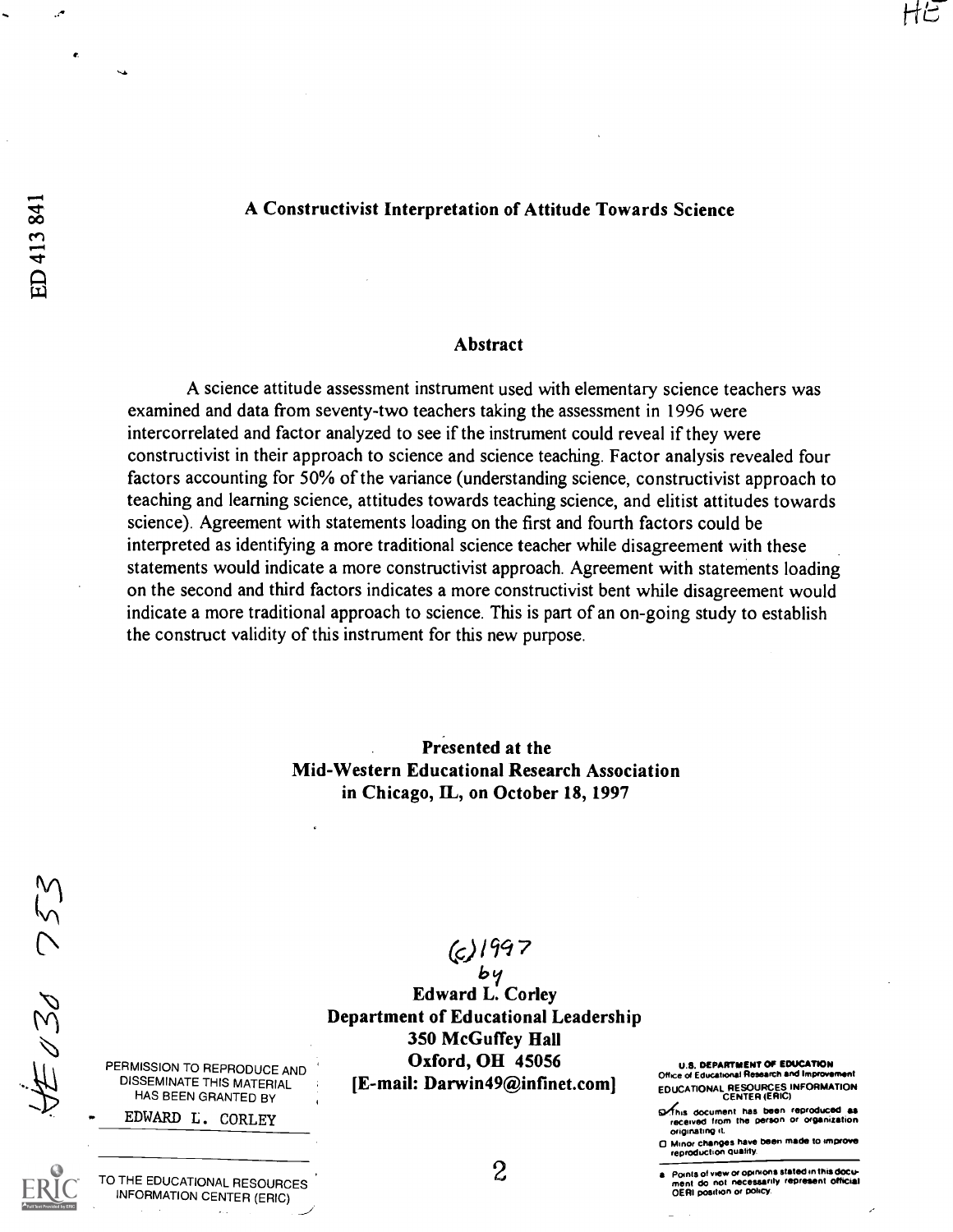#### Part I: Background

### Purpose

"Constructivism" has become the dominant voice in science education today. There are, however, few ways to measure just how "constructivist" science teachers really are. Moore and Sutman (1970) designed an instrument to measure student attitudes toward science and Moore later (1973) modified that instrument for use with elementary teachers. Since then the content of the statements on the assessment have been modified and the number of statements reduced from 60 to 27. (Instrument is included as Appendix A.) Since the original work done to establish the construct validity of the instrument in the early seventies, the instrument as it now exists has not been examined closely.

The purpose of this study was two-fold: 1) study the revised instrument and reestablish its construct validity; and 2) look at the data obtained using the instrument to see if they could reveal teachers' "constructivist" tendencies, thereby adding to the instrument's usefulness to researchers.

### Perspective

Whether one views "constructivist" science teaching from the approach of Bybee (1995), Aldridge (1995), and Yeager (1991), where the teacher still has a lot to say in what is studied in the science classroom, or from a more post-modern approach that would see the curriculum as student-driven, is not an argument of concern to this study. Instead, constructivism is more appropriately considered as an alternative to "traditional" ideas about science (positivist, reified, absolute, even elitist). Constructivist science teachers usually differ from those following a more traditional approach in two major ways: they have a different



3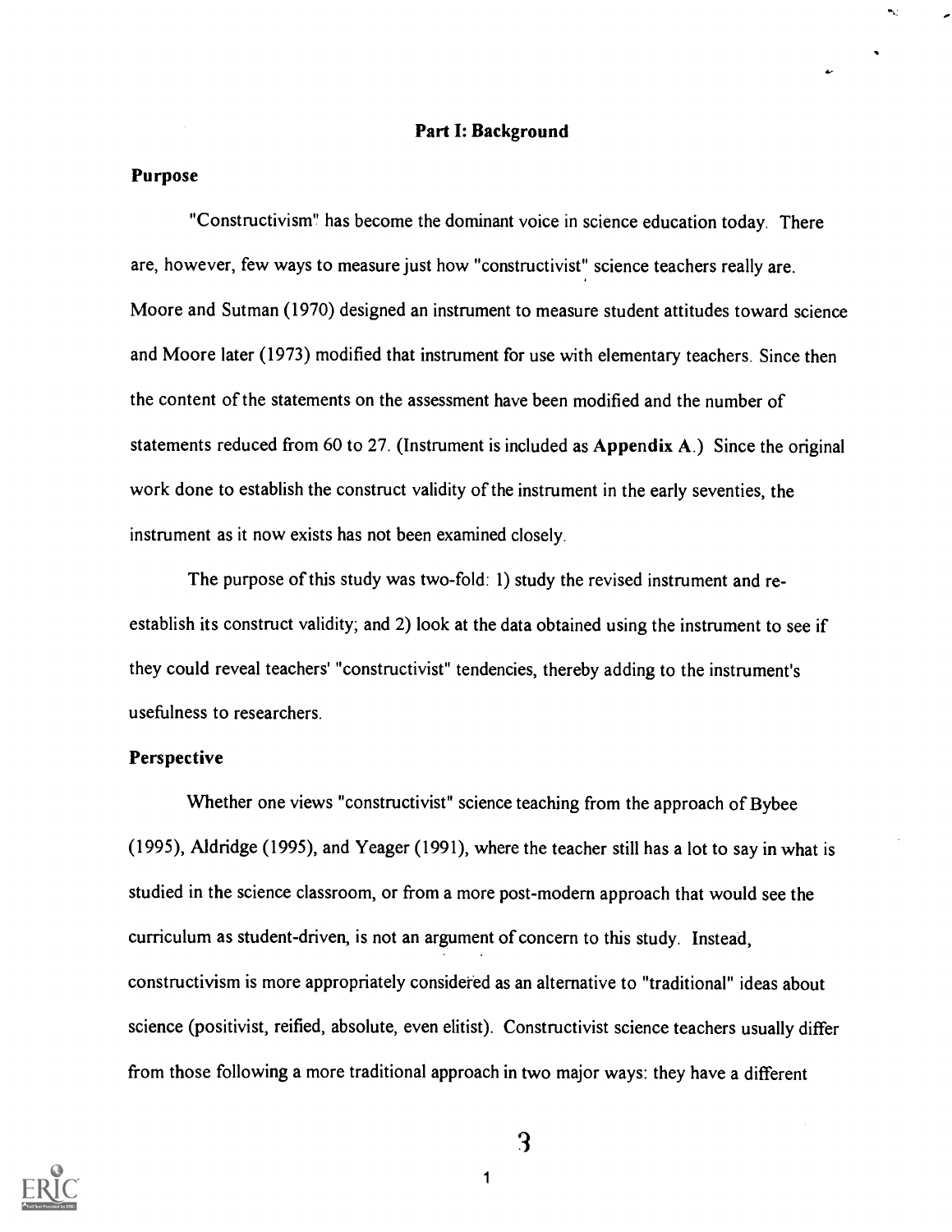philosophical view of science as a whole, and their pedagogical approach to teaching science reflects this different view.

Philosophically, constructivist teachers view science as a process for exploring the natural world that generates as many ideas and further questions as it does specific answers to current problems. It is viewed as an enterprise continuously "under construction" where today's explanations can be replaced if new information reveals them to be inaccurate. Science and the knowledge generated from scientific pursuits is in constant flux, contingent on available information. The more we learn, the more we realize we do not have all the answers and probably never will have.

Pedagogically, constructivist science teachers realize that all knowledge is constructed from students' own experiences. They therefore teach science from a "hands-and-minds on" approach (Clough & Clark, 1994; Hwangbo & Yawkey, 1994). They see themselves as facilitators and guides, not dispensers of knowledge. Science is viewed as an enterprise valuable to society and a knowledge of how it works as essential to individual literacy as being able to read, write, or calculate. Constructivist science teachers believe all children can "do" science; it is not an elitist activity, capable of being understood only by a select few. It's products are new ideas, not just more facts to memorize. Students actively construct their own science knowledge, meaningful to them, under the guidance of a teacher rather than the teacher, alone, making the decisions as to what is "necessary" for them to learn and then simply devising lessons to "teach" that information.



 $\mathbf{r}$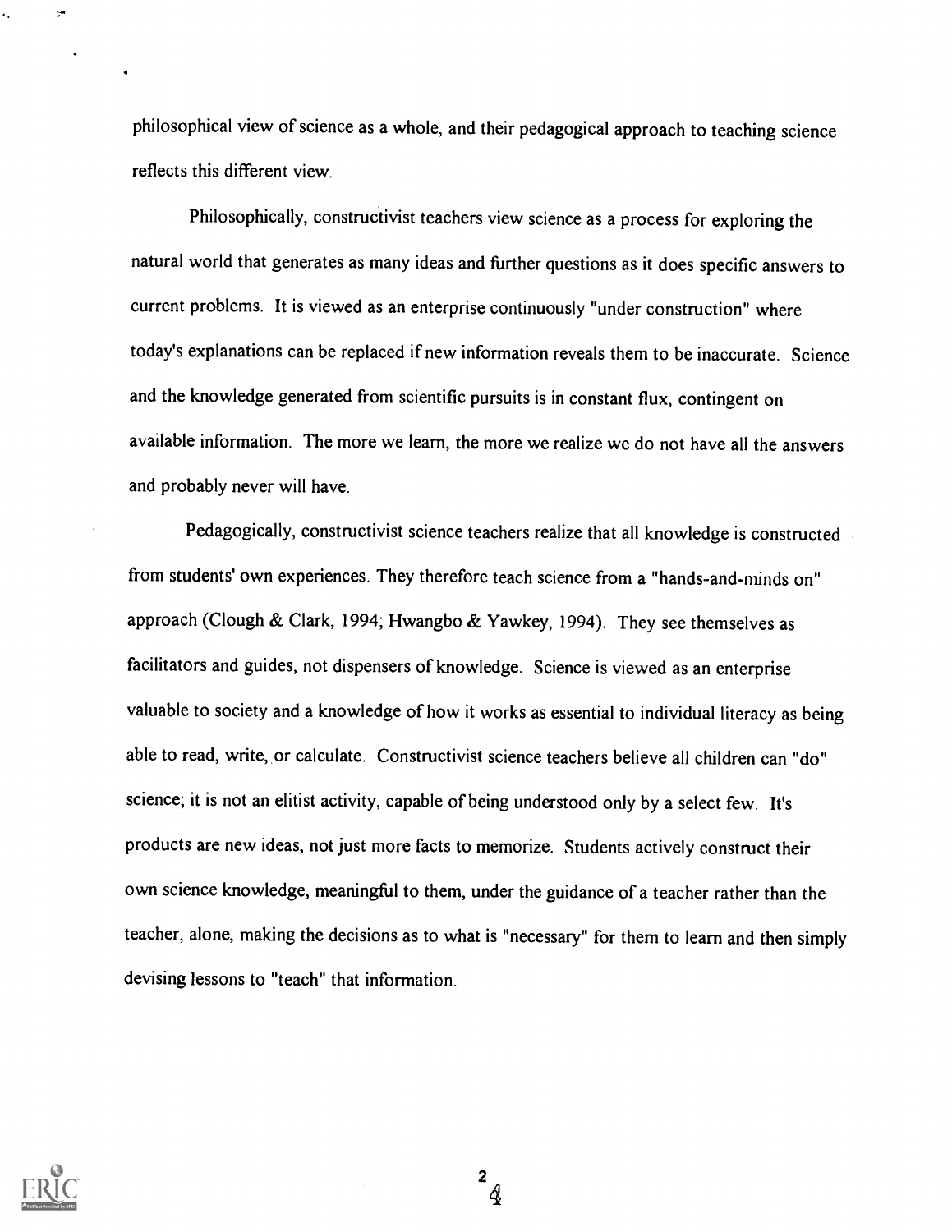Part II: Method

### Analysis

Data were obtained from seventy-two elementary school science teachers who were asked to complete the 27-statement instrument during the summer of 1996. Descriptive statistics were run on the data (Appendix B) and summarized (Appendix C). The responses of the seventy-two teachers were inter-correlated with the item totals (Appendix D) and five items were found to have low inter-correlations. The entire instrument was then factor analyzed using a principal components analysis (Feldman, et. al., 1987). Four factors were defined by a root-curve analysis and transformed to an oblique, simple structure using Hofmann's (1978) orthotran solution (Appendix E). Coefficient alphas were then calculated for each separate factor.

### Results

Using factor analysis, five items were shown to have low correlations to the total scores for those items: items 2, 7, 11, 17, and 22. (See Appendix D.) A coefficient  $\alpha = .751$ was increased to  $\alpha$  = .778 through the elimination of these items. A look at the wording of these items reveals them to be somewhat ambiguous. Items 17 and 22 have fairly high coefficients of variance (49.1 and 50.61, respectively) indicating individual teachers were probably interpreting these items very differently.

The four factors accounted for 50 percent of the total variation. The first transformed factor was the strongest factor accounting for 18% of the variance; the third transformed factor accounted for 13% of the variance; the second accounted for 11% of the variance; the fourth accounted for 8%. The statements associated with Factor I defined an alpha reliability

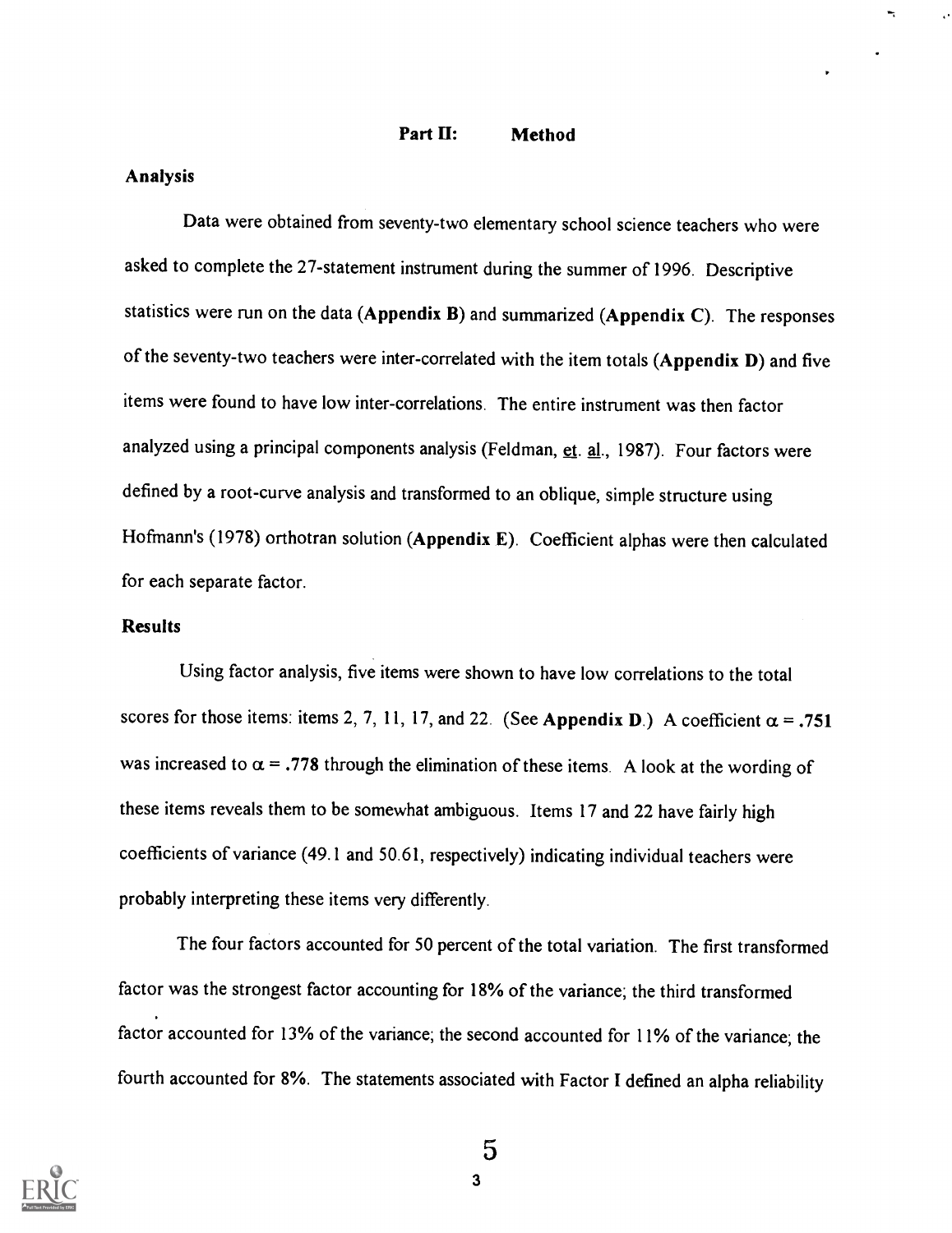of .81 while the statements for the subsequent Factors II, III, and IV defined alpha reliabilities of .73, .67, and .65, respectively.

### Factor Interpretations

Factor I,  $\alpha = .81$ , can be summarized as the "Understanding Science" factor. An answer signifying strong agreement with one of these statements could be interpreted as displaying a lack of understanding about science. Statement #6 ("I do not understand science, and I do not want to teach it.") loaded most strongly on this factor (.818), with Statement #21 ("I just will never understand science.") a close second at .808. Disagreeing with these statements could be interpreted as having a better understanding of the nature of science and a less reified concept of science, a much more constructivist viewpoint.

Factor II,  $\alpha = .73$ , can be summarized as the "Constructivist Approach to Teaching and Learning About Science" factor. Statements #12 ("His or her senses are among the most important tools a scientists has.") loaded at .826, while statements #14 and #13 ("Ideas are one of the more important products of science." and "Science may be described as being primarily an idea-generating activity.", respectively) loaded at .679 and .606, respectively. Statement #15 ("As children experiment, a teacher should give helpful hints, but not answer the problem.") also correlated with this factor (.500). In general, agreement with these statements indicated a constructivist view, while disagreement could be seen as being "anti-constructivist."

Factor III,  $\alpha = .67$ , dealt with "Attitudes Towards Teaching Science." Statement #18 ("I like science and I probably am a better science teacher than most other teachers.") correlated at .707, with Statement #16 ("Science is pretty easy to understand.") a close second at .635. Teachers agreeing with these statements were seen as having positive attitudes



4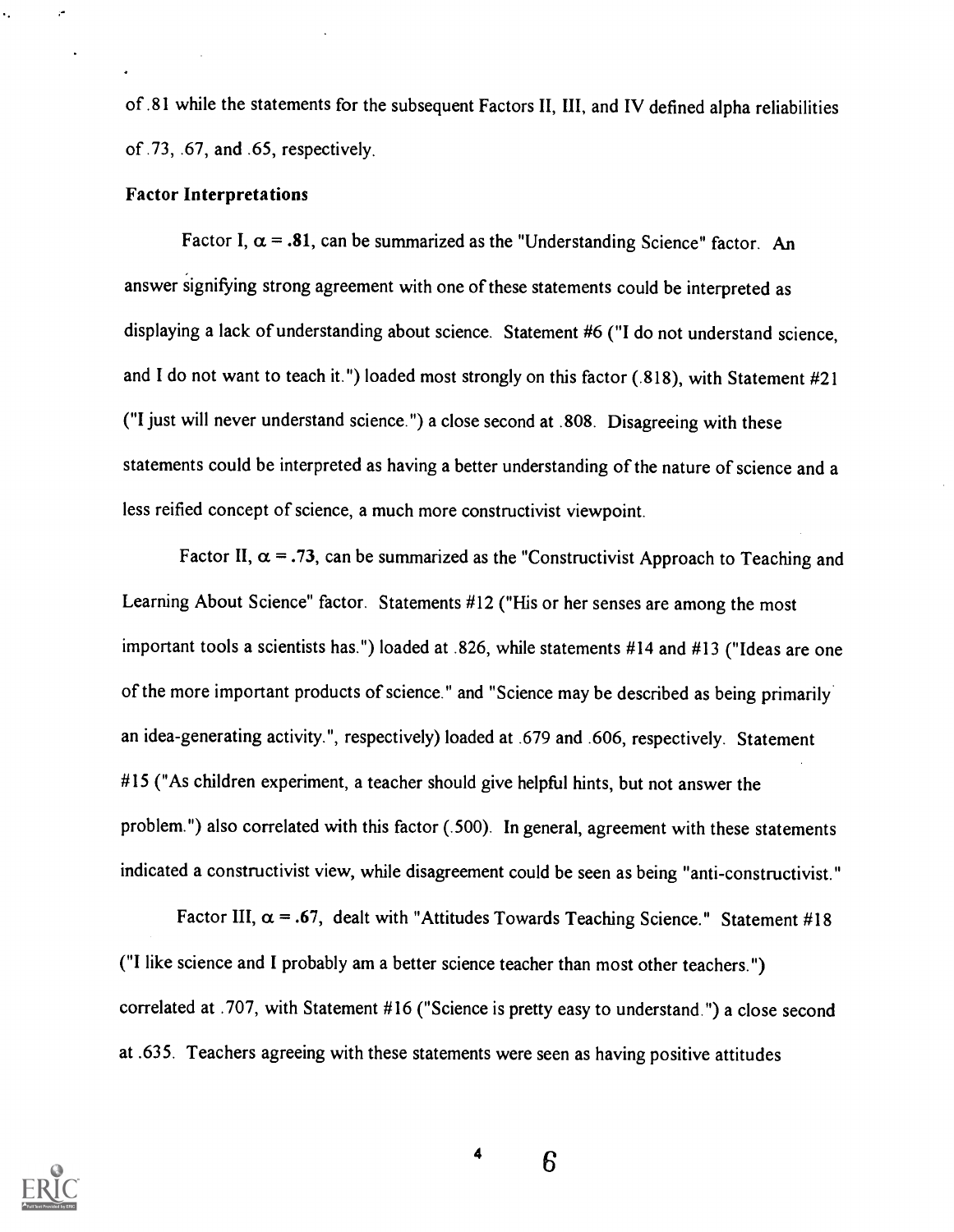towards teaching science, a more constructivist view, while those disagreeing with these statements had a more negative view about teaching science and therefore could be seen as "anti-constructivist."

Factor IV,  $\alpha$  = .65, dealt with "Positivist Attitudes Towards Science." Factor 4 loaded most heavily (.701) on Statement #3 ("Most people are not able to understand the work of science.") Statements #4 and #5 ("When something is explained well, there is no reason to look for another explanation." and "The products of scientific work are mainly useful to scientists; they are not very useful to the average person.") loaded at .653 and .599, respectively. This pattern of loadings leads to the conclusion that agreement with statements loading on this factor reveal a negative attitude towards science, while disagreement would indicate a more positive attitude towards science.

On the 16 of the 27 items that loaded on the pro-science (items 9, 11, 16 through 18, and 20), constructivist (items 2, 12 through 15, and 23 through 27)) factors, teachers indicated support for a constructivist approach to teaching science, averaging 2.31 for those 16 items. The average for the 10 constructivist items was 2.51. The average for the 6 pro-science, but more positivist, items was 1.97. Their highest averages were for items 12 ("His or her senses are among the most important tools a scientist has.") and 26 ("Scientific explanations can only be made by scientists."), at 2.9 and 2.8, respectively. The lowest item averages were for two positivist items, 16 ("Science is pretty easy to understand.") and 17 ("A major purpose of science is to produce new drugs and to save lives."), at 1.6 and 1.5, respectively.

On the 11 of the 27 items that were anti-science (Factor I) or anti-constructivist (factor IV), the average was 2.48, indicating a "constructivist" response to these items. For the 6 items that were considered anti-science (6, 7, 8, 10, 19, and 21) the average was 2.55,

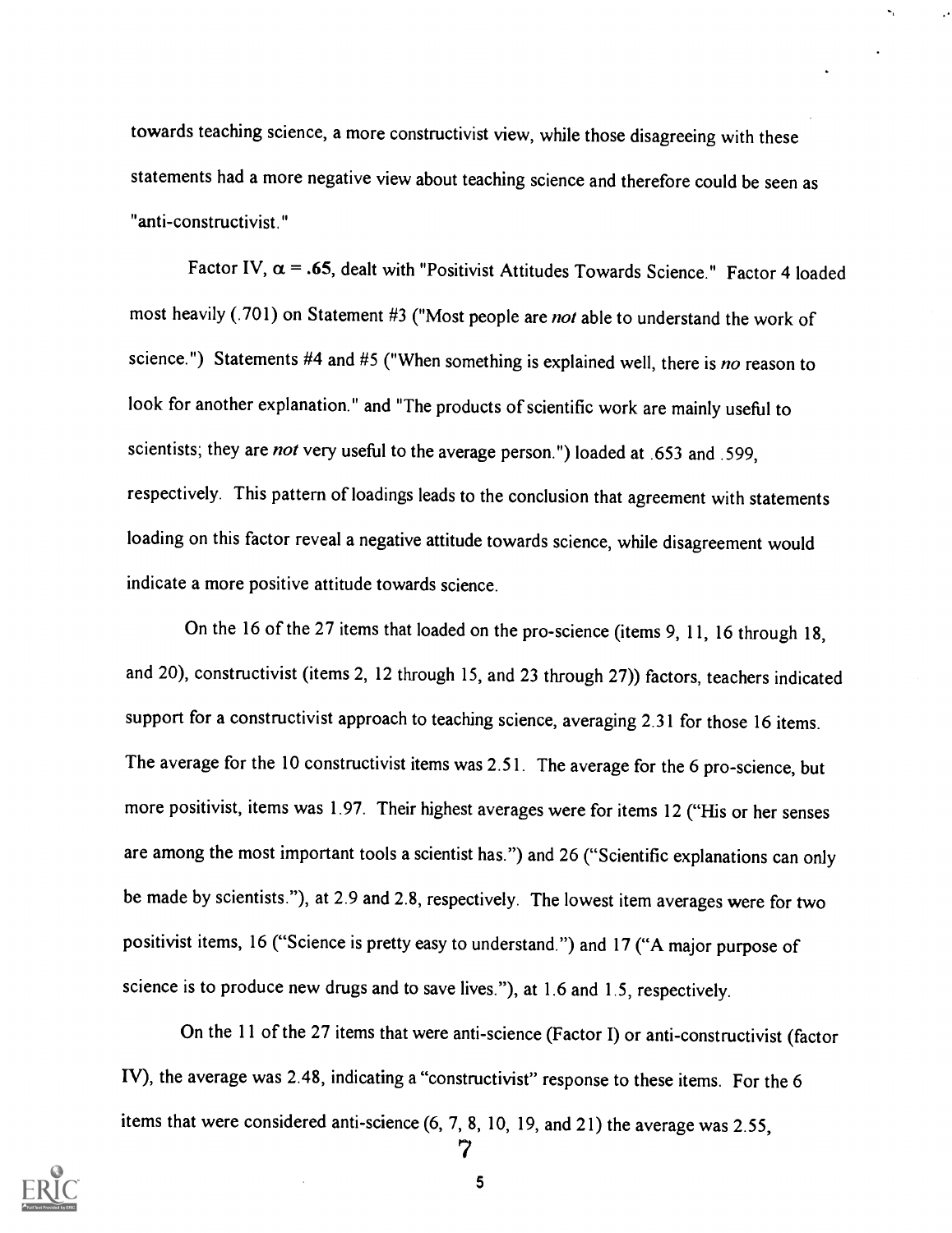indicating a favorable attitude about science. For the 5 that were considered anti-constructivist (1, 3, 4, 5, and 22), the average was 2.4, indicating a preference for a constructivist approach.

In summary, teachers in this sample would seem to be fairly constructivist in their approach to science and science teaching. Further data from different groups of teachers will be used to test the results of this analysis and see if it is generalizable.

### Part III: Educational Significance

It would appear this instrument can be used to measure constructivist tendencies among elementary science teachers. A modified instrument consisting of items 2, 9, 11 through 18, 20, and 22 through 27, could be used. Based on the factor analysis data, items 2, 11, and 22 should probably be re-worded to make them less ambiguous. Items 12 to 15 and 23 to 27 could be used alone as a short measure of constructivist approaches. These items could also be used when interviewing prospective teachers when constructivist teachers are being sought. The entire instrument, as it currently exists, could be used to indicate areas that might be addressed in future teacher in-services.

This work is part of an on-going study which will identify separate groups of teachers, traditional and constructivist, and use confirmatory factor analysis to determine the instrument's construct validity as a means to measure constructivist tendencies of elementary teachers. The results obtained should provide us a context within which to better understand a postmodern perspective on science teaching and learning.

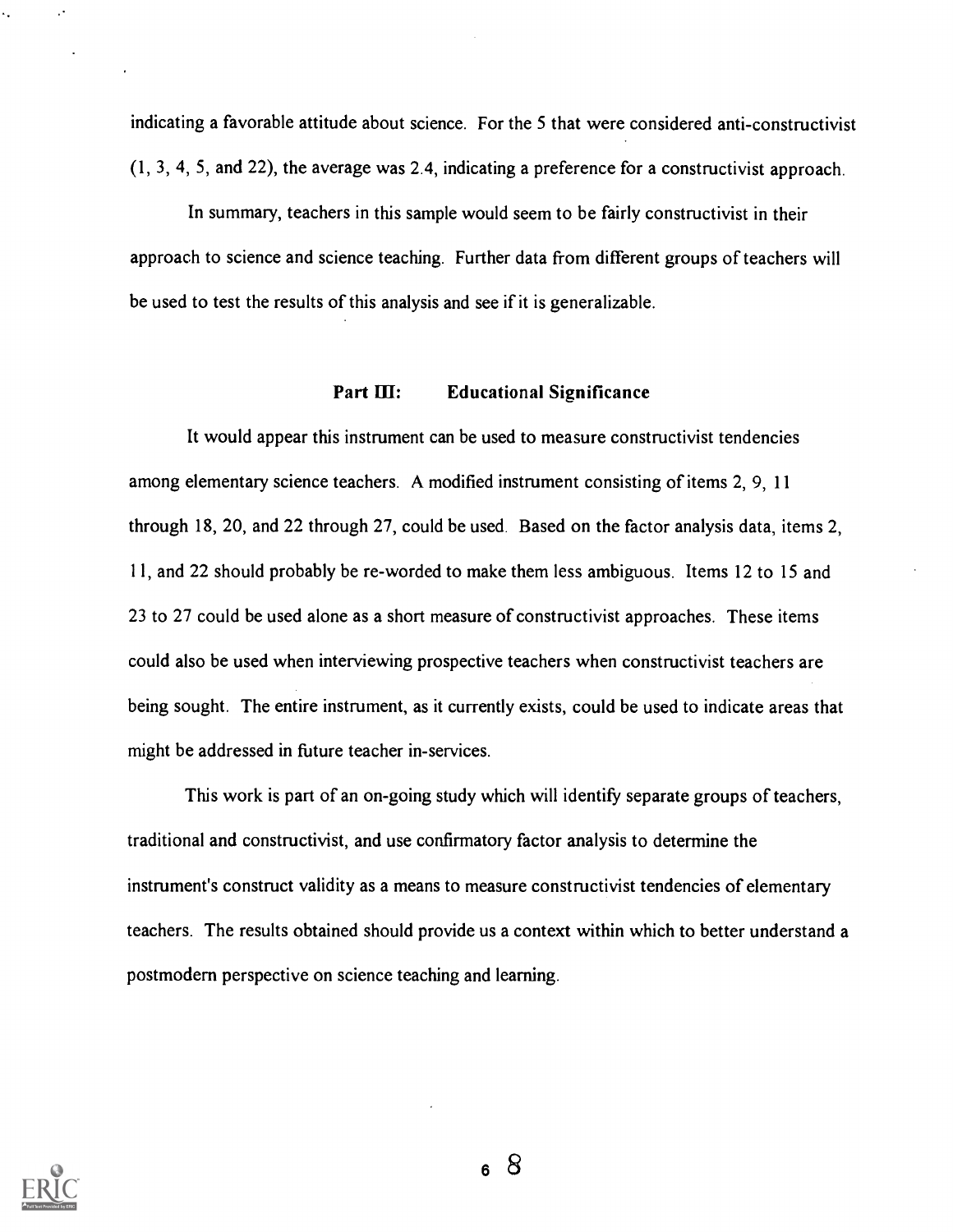#### References

Aldridge, B. (1995, October). High school science reform: Taking ss&c to a higher level. The Science Teacher, 62, 38-41.

Bybee, R. (1995, October). Achieving scientific literacy. The Science Teacher, 62, 28- 33).

Clough, M. and Clark, R. (1994, February). Cookbooks and constructivism. The Science Teacher, 61, 34-37.

Feldman, D; Gagon, J.; Hofmann, R.; & Simpson, J. (1987). Statview II. Berkeley, CA: Abacus Concepts.

Hofman, R. J. (1995). Psychometric analyses: Analyses for ordinal and binary response data. Oxford, OH: Richard Hofmann.

Hofmann, R. J. (1978). The orthotran solution. Multivariate Behavioral Research  $13(1)$ , 99.

Hwangbo, Y. and Yawkey, T. (1994). Constructivist schooling at early and middle grades: Some key elements that work. Contemporary Education, 65(4), 207-210.

Moore, R. W. (1973). The development, field test, and validation of scales to assess teachers' attitudes toward teaching elementary school science. Science Education, 57(3), 271-278.

Moore, R. W. & Sutman, F. X. (1970). The development, field test and validation of an inventory of scientific attitudes. Journal of Research in Science Teaching, 7, 85-94.

Yeager, B. (1991, September). The constructivist learning model: Towards real reform in science education. The Science Teacher, 57, 52-57.

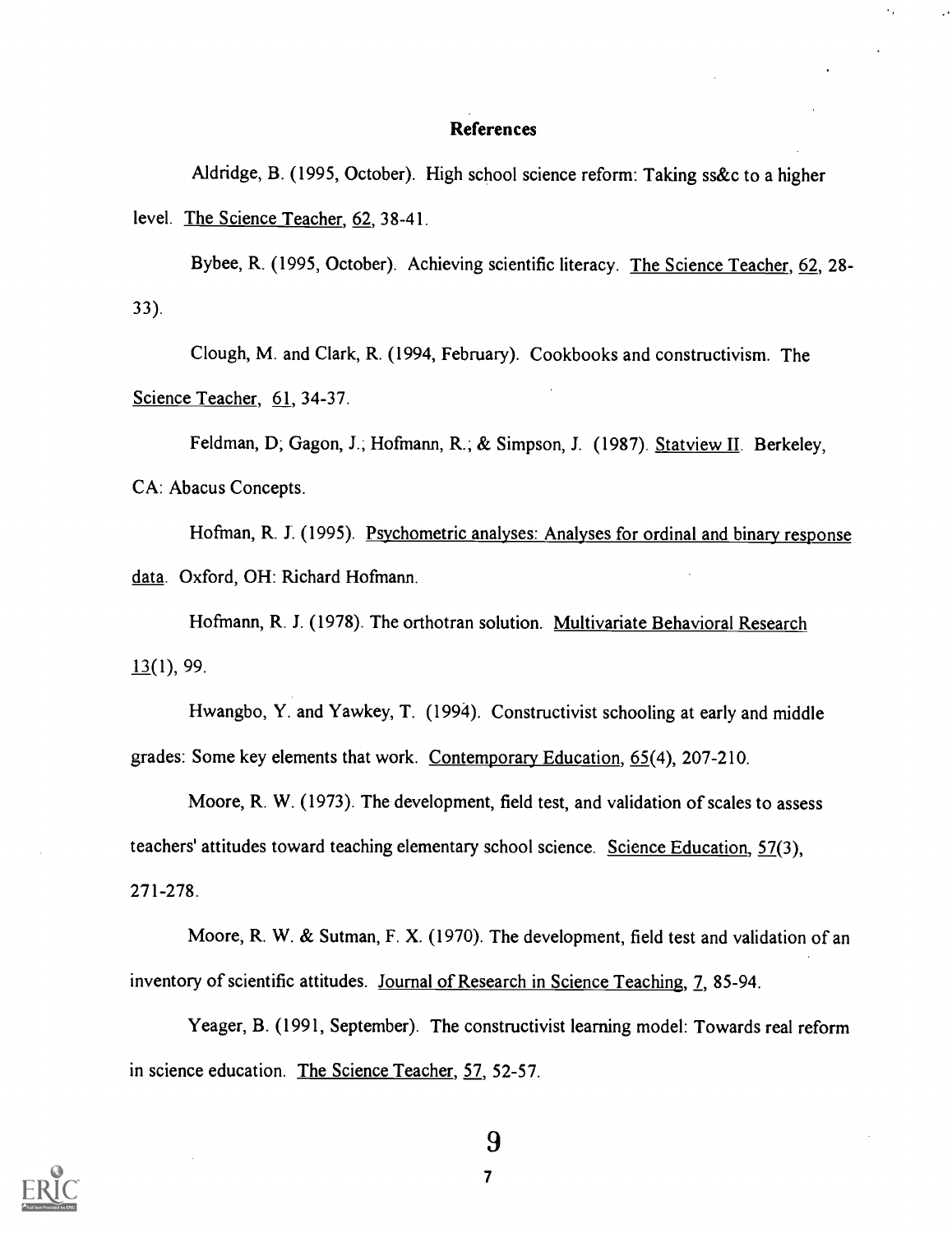Appendix A:

"Assessment Of Attitude Toward Science And Science Teaching" Instrument

 $\label{eq:2.1} \frac{1}{\sqrt{2}}\left(\frac{1}{\sqrt{2}}\right)^{2} \left(\frac{1}{\sqrt{2}}\right)^{2} \left(\frac{1}{\sqrt{2}}\right)^{2} \left(\frac{1}{\sqrt{2}}\right)^{2} \left(\frac{1}{\sqrt{2}}\right)^{2} \left(\frac{1}{\sqrt{2}}\right)^{2} \left(\frac{1}{\sqrt{2}}\right)^{2} \left(\frac{1}{\sqrt{2}}\right)^{2} \left(\frac{1}{\sqrt{2}}\right)^{2} \left(\frac{1}{\sqrt{2}}\right)^{2} \left(\frac{1}{\sqrt{2}}\right)^{2} \left(\$ 



 $\hat{\mathcal{A}}$ 

 $\mathcal{L}_{\text{max}}$ 

 $\mathcal{O}^{\pm}$ 

 $\ddot{\phantom{a}}$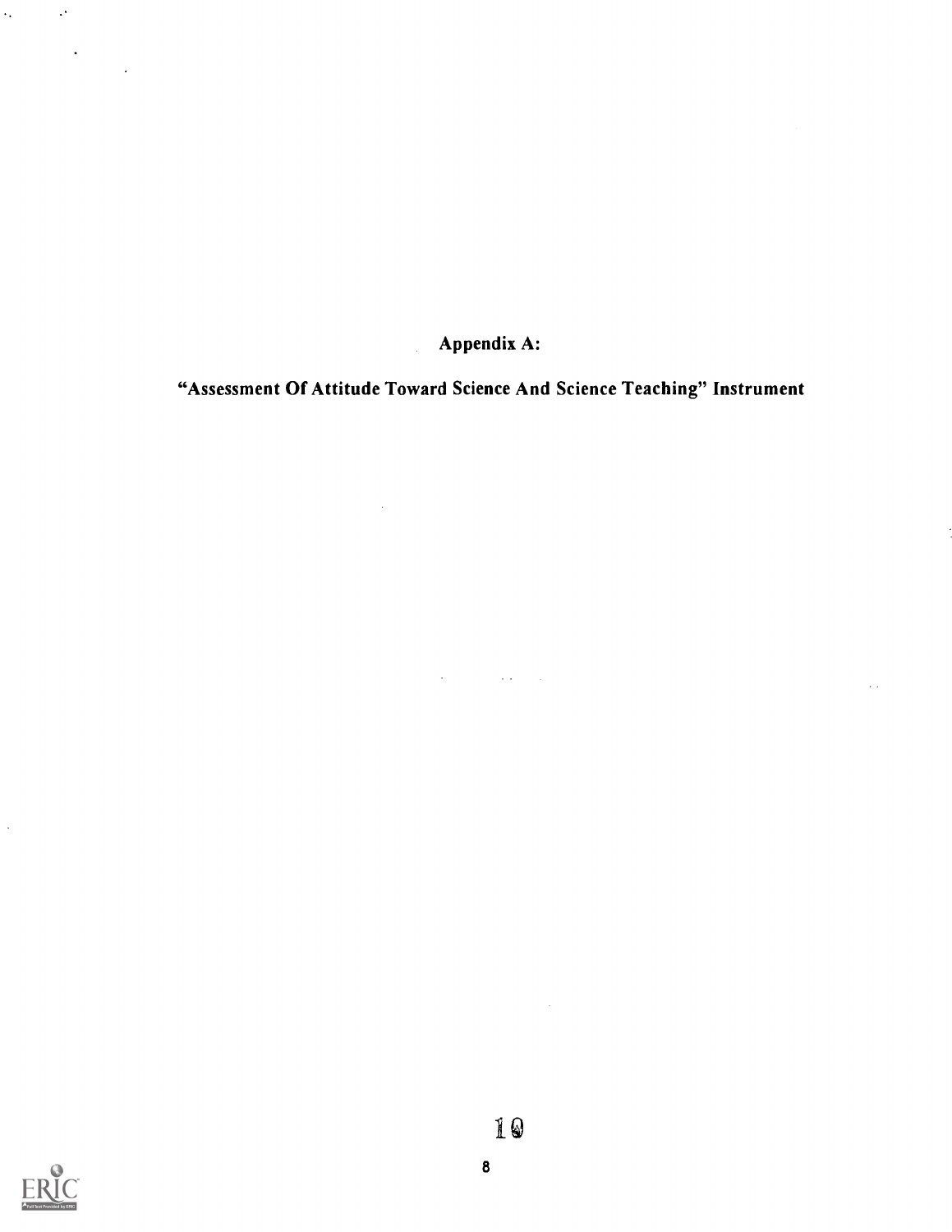## Assessment Of Attitude Toward Science And Science Teaching

÷,

Directions: After carefully reading a statement, decide how much you agree or disagree with it. Then fill in the appropriate bubble with a #2 pencil. Your choices are:

 $A =$  agree strongly;  $B =$  agree mildly;  $C =$  disagree mildly;  $D =$  disagree strongly.

Please be careful *not* to respond with an "E."

- 1. There is no need for the public to understand science in order for scientific progress to occur.
- 2. Most children should be able to design experiments at least by the sixth grade.
- 3. Most people are *not* able to understand the work of science.
- 4. When something is explained well, there is no reason to look for another explanation.
- 5. The products of scientific work are mainly useful to scientists; they are *not* very useful to the average person.
- 6. I do not understand science, and I do not want to teach it.
- 7. After all is said and done, it is really the teacher who tells the children what they have to learn and know.
- 8. Before one can do anything in science, he or she must study the writings of the great scientists.
- 9. Every citizen should understand science because we are living in an age of science.
- 10. Children must be told what they are to learn if they are to make progress in science.
- 11. A teacher has a responsibility to teach the basic processes of science.
- 12. His or her senses are among the most important tools a scientist has.
- 13. Science may be described as being primarily an idea-generating activity.
- 14. Ideas are one of the more important products of science.
- 15. As children experiment, a teacher should give helpful hints, but not the answer to a problem.
- 16. Science is pretty easy to understand.
- 17. A major purpose of science is to produce new drugs and save lives.
- 18. I like science and I probably am a better science teacher than most other teachers.
- 19. I am afraid to teach science because I can't do the experiments myself.
- 20. Public understanding of science is necessary because scientific research requires financial support through the government.
- 21. I just never will understand science.
- 22. Scientists discover laws which tell us exactly what is going on in nature.
- 23. Scientists believe that they can find explanations for what they observe by looking at natural phenomena.
- 24. Scientific laws cannot be changed.
- 25. A useful scientific theory may not be entirely correct, but it is the best idea scientists have been able to think up.
- 26. Scientific explanations can only be made by scientists.
- 27. We can always get answers to our questions by asking a scientist.

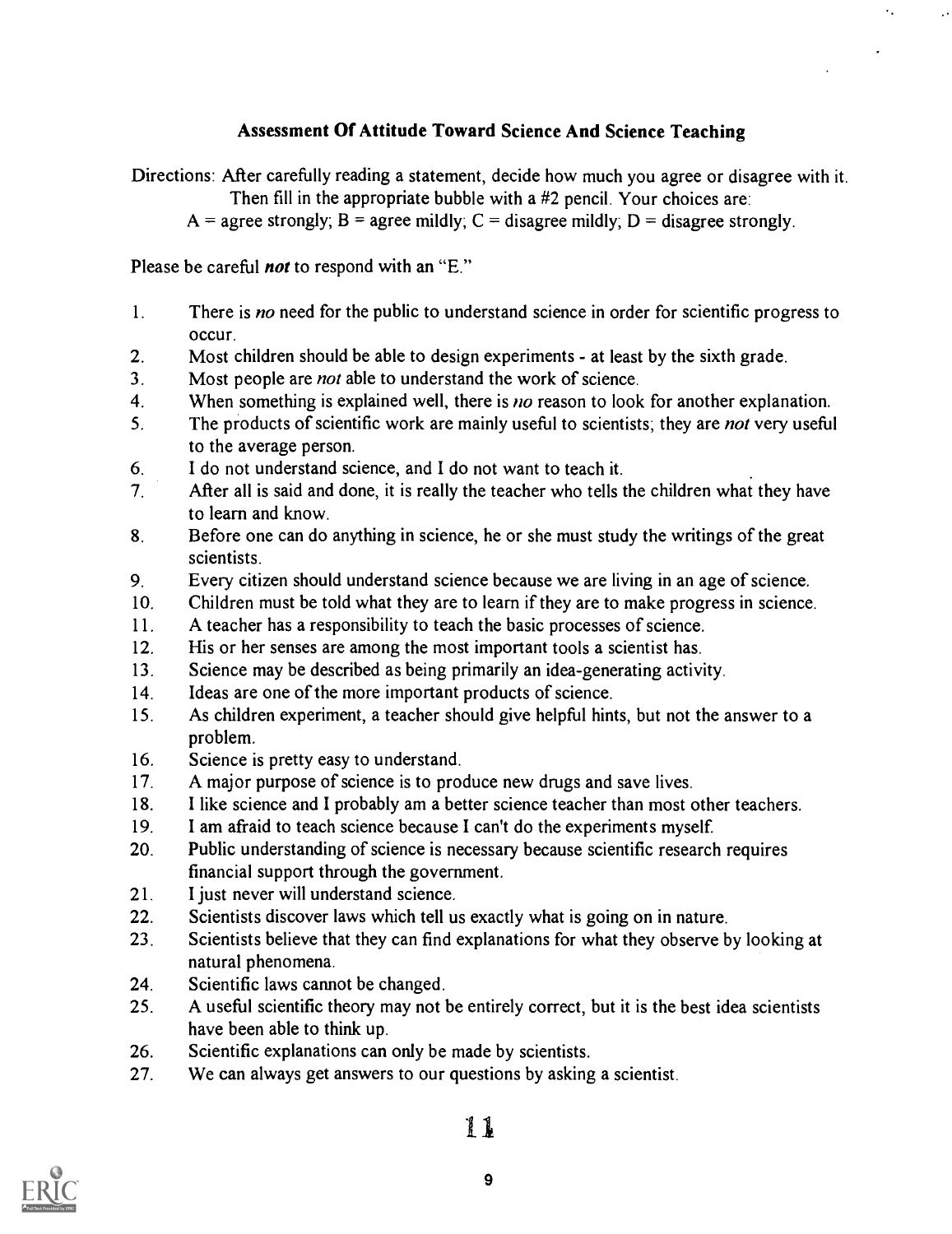#### $\hat{\mathcal{A}}_t$  $\mathcal{A}$

 $\sim$   $\epsilon$ 

 $\ddot{\phantom{0}}$ 

 $\mathcal{A}^{\mathcal{A}}$ 

 $\sim$ 

 $\sim 10$ 

 $\mathcal{L}^{\text{max}}_{\text{max}}$ 

 $\frac{1}{\sqrt{2}}$ 

 $\bar{\beta}$ 

 $\bar{z}$ 

# Appendix B:

# Descriptive Statistics

 $\hat{\mathcal{A}}$ 

 $\ddot{\phantom{0}}$ 

 $\ddot{\phantom{0}}$ 

 $\bar{z}$ 

 $\sim$ 

 $\frac{1}{2}$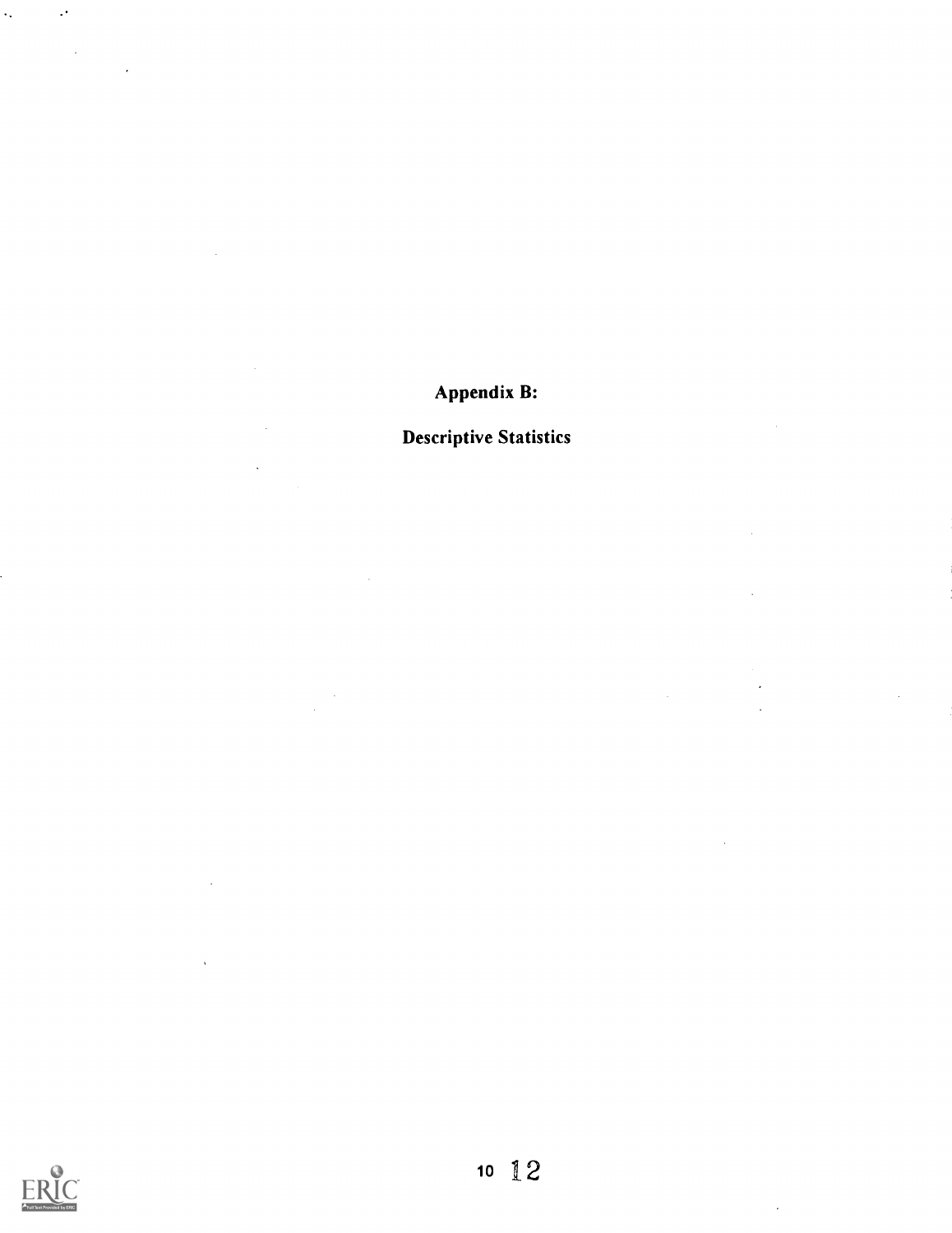$\epsilon_{\star}$ 

 $\bar{\psi}$ 

| Mean:    | Std. Dev.: | Std. Error: | ^ I . J I<br>Variance: | Coef. Var.:  | Count:     |
|----------|------------|-------------|------------------------|--------------|------------|
| 2.43     | .93        | .11         | .87                    | 38.34        | 72         |
| Minimum: | Maximum:   | Range:      | Sum:                   | Sum of Sqr.: | # Missing: |
| l O      |            |             | 175                    | 487          |            |
| Mode:    |            |             |                        |              |            |
| ا 3      |            |             |                        |              |            |

 $X_1: S_1$ 

X2: S2

| Mean:    | Std. Dev.: | Std. Error: | Variance: | Coef. Var.:  | Count:     |
|----------|------------|-------------|-----------|--------------|------------|
| 2.71     | .59        | .07         | .35       | 21.85        | 72         |
| Minimum: | Maximum:   | Range:      | Sum:      | Sum of Sqr.: | # Missing: |
|          |            |             | 195       | 553          |            |
| Mode:    |            |             |           |              |            |
|          |            |             |           |              |            |

X3: S3

| Std. Dev.: | Std. Error: | Variance: | Coef. Var.:  | Count:     |
|------------|-------------|-----------|--------------|------------|
| .8         | .09         | .64       | 34.64        | 72         |
| Maximum:   | Range:      | Sum:      | Sum of Sqr.: | # Missing: |
|            |             | 166       | 428          | U          |
|            |             |           |              |            |
|            |             |           |              |            |
|            |             |           |              |            |

X4: S4

| Mean:    | Std. Dev.: | Std. Error: | Variance: | Coef. Var.:  | Count:     |
|----------|------------|-------------|-----------|--------------|------------|
| 2.71     | .62        | .07         | .38       | 22.72        | 72         |
| Minimum: | Maximum:   | Range:      | Sum:      | Sum of Sqr.: | # Missing: |
| 10       |            |             | 195       | 555          |            |
| Mode:    |            |             |           |              |            |
| l 3      |            |             |           |              |            |



 $\sim$ 

 $\ddot{\phantom{a}}$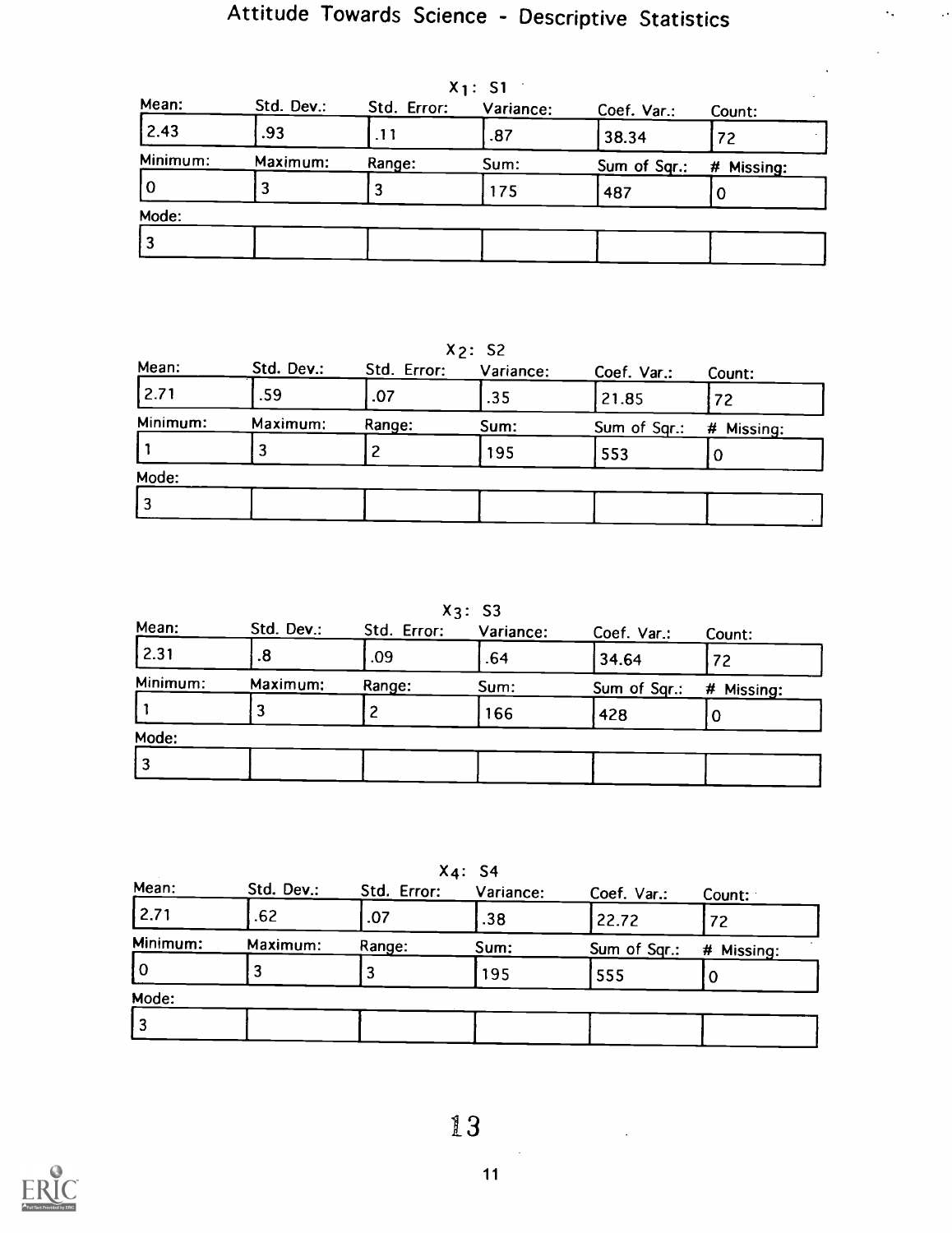|          |            |             | $X_5: S5$ |              |            |
|----------|------------|-------------|-----------|--------------|------------|
| Mean:    | Std. Dev.: | Std. Error: | Variance: | Coef. Var.:  | Count:     |
| 2.75     | .55        | .06         | .3        | 20.01        | 72         |
| Minimum: | Maximum:   | Range:      | Sum:      | Sum of Sqr.: | # Missing: |
|          |            |             | 198       | 566          |            |
| Mode:    |            |             |           |              |            |
| 3        |            |             |           |              |            |
|          |            |             |           |              |            |

|          |            |             | $X_6: S_6$ |              |               |
|----------|------------|-------------|------------|--------------|---------------|
| Mean:    | Std. Dev.: | Std. Error: | Variance:  | Coef. Var.:  | Count:        |
| 2.78     | .54        | .06         | .29        | 19.32        | 72            |
| Minimum: | Maximum:   | Range:      | Sum:       | Sum of Sqr.: | #<br>Missing: |
|          |            |             | 200        | 576          |               |
| Mode:    |            |             |            |              |               |
| 3        |            |             |            |              |               |
|          |            |             |            |              |               |

| X7: S7 |  |
|--------|--|
|--------|--|

| Mean:    | Std. Dev.: | Std. Error: | Variance: | Coef. Var.:  | Count:     |
|----------|------------|-------------|-----------|--------------|------------|
| 2.46     | .73        | .09         | .53       | 29.71        | 72         |
| Minimum: | Maximum:   | Range:      | Sum:      | Sum of Sqr.: | # Missing: |
| l 0      |            |             | 177       | 473          |            |
| Mode:    |            |             |           |              |            |
|          |            |             |           |              |            |
|          |            |             |           |              |            |

|                |            |             | $X_8$ : S8 |              |            |
|----------------|------------|-------------|------------|--------------|------------|
| Mean:          | Std. Dev.: | Std. Error: | Variance:  | Coef. Var.:  | Count:     |
| 2.74           | .53        | .06         | .28        | 19.39        | 72         |
| Minimum:       | Maximum:   | Range:      | Sum:       | Sum of Sqr.: | # Missing: |
|                | 3          |             | 197        | 559          |            |
| Mode:          |            |             |            |              |            |
| $\overline{3}$ |            |             |            |              |            |
|                |            |             |            |              |            |



 $\ddot{\cdot}$ 

 $\ddot{\phantom{0}}$ 

į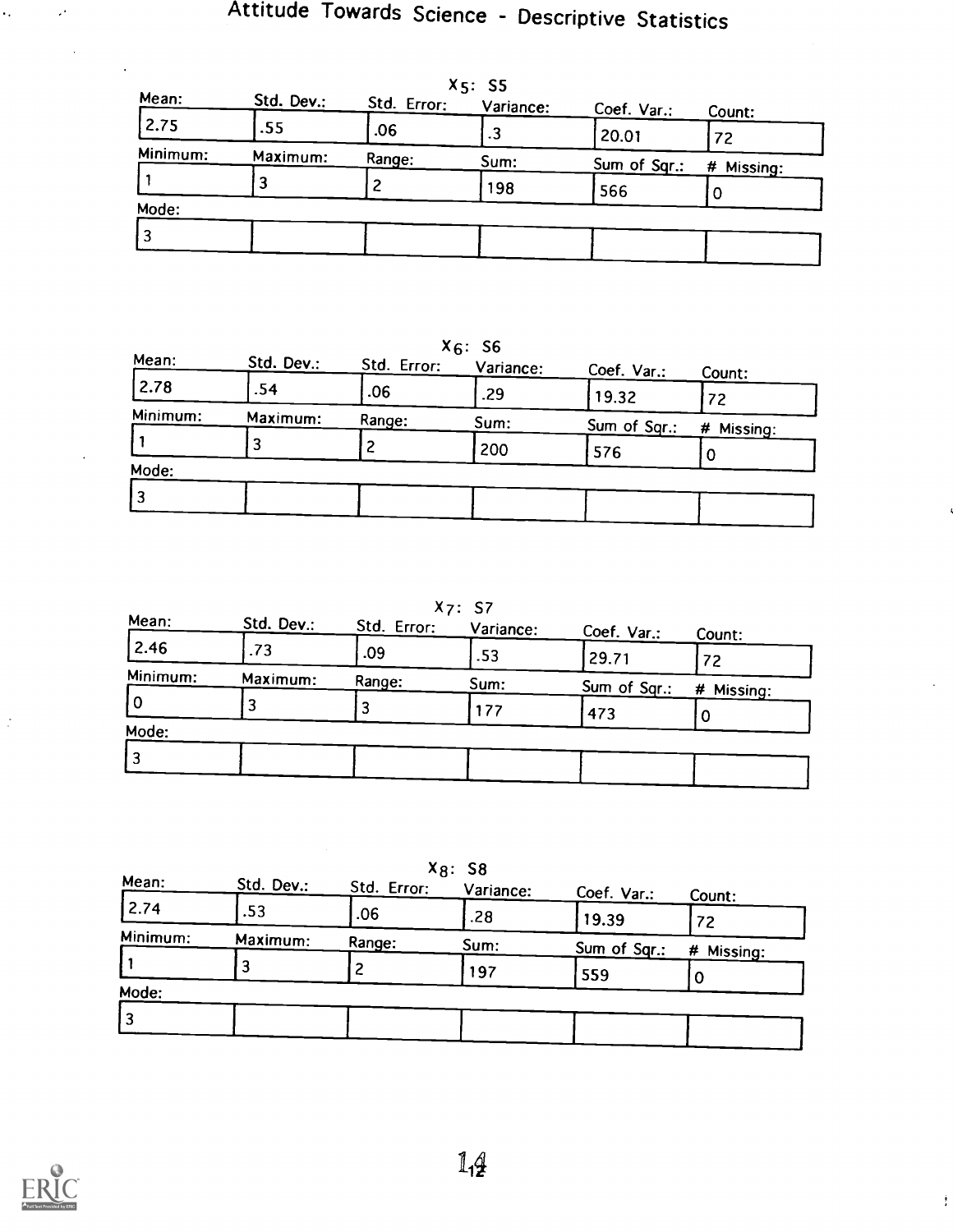| Mean:    | Std. Dev.: | Std. Error: | .<br>Variance: | Coef. Var.:  | Count:     |
|----------|------------|-------------|----------------|--------------|------------|
| 2.21     | .79        | .09         | .62            | 35.6         | 72         |
| Minimum: | Maximum:   | Range:      | Sum:           | Sum of Sqr.: | # Missing: |
| l 0      |            |             | 159            | 395          |            |
| Mode:    |            |             |                |              |            |
|          |            |             |                |              |            |

Xg: S9

X10: S10

| Mean:    | Std. Dev.: | Std. Error: | Variance: | Coef. Var.:  | Count:     |
|----------|------------|-------------|-----------|--------------|------------|
| 2.44     | .79        | .09         | .62       | 32.12        | 72         |
| Minimum: | Maximum:   | Range:      | Sum:      | Sum of Sqr.: | # Missing: |
| 10       |            |             | 176       | 474          | U          |
| Mode:    |            |             |           |              |            |
| ' 3      |            |             |           |              |            |
|          |            |             |           |              |            |

X1 1: S11

 $\mathcal{L}^{\text{max}}_{\text{max}}$ 

|          |        | Variance: | Coef. Var.: | Count:       |
|----------|--------|-----------|-------------|--------------|
| .67      | .08    | .45       | 24.91       | 72           |
| Maximum: | Range: | Sum:      |             | # Missing:   |
|          |        | 193       | 549         |              |
|          |        |           |             |              |
|          |        |           |             |              |
|          |        |           |             | Sum of Sqr.: |

X<sub>1</sub> 2: S12

| Mean:    | Std. Dev.: | Std. Error: | Variance: | Coef. Var.:  | Count:     |
|----------|------------|-------------|-----------|--------------|------------|
| 2.88     | .44        | .05         | .2        | 15.38        | 72         |
| Minimum: | Maximum:   | Range:      | Sum:      | Sum of Sqr.: | # Missing: |
| 10       |            |             | 207       | 609          |            |
| Mode:    |            |             |           |              |            |
| 3 ا      |            |             |           |              |            |
|          |            |             |           |              |            |

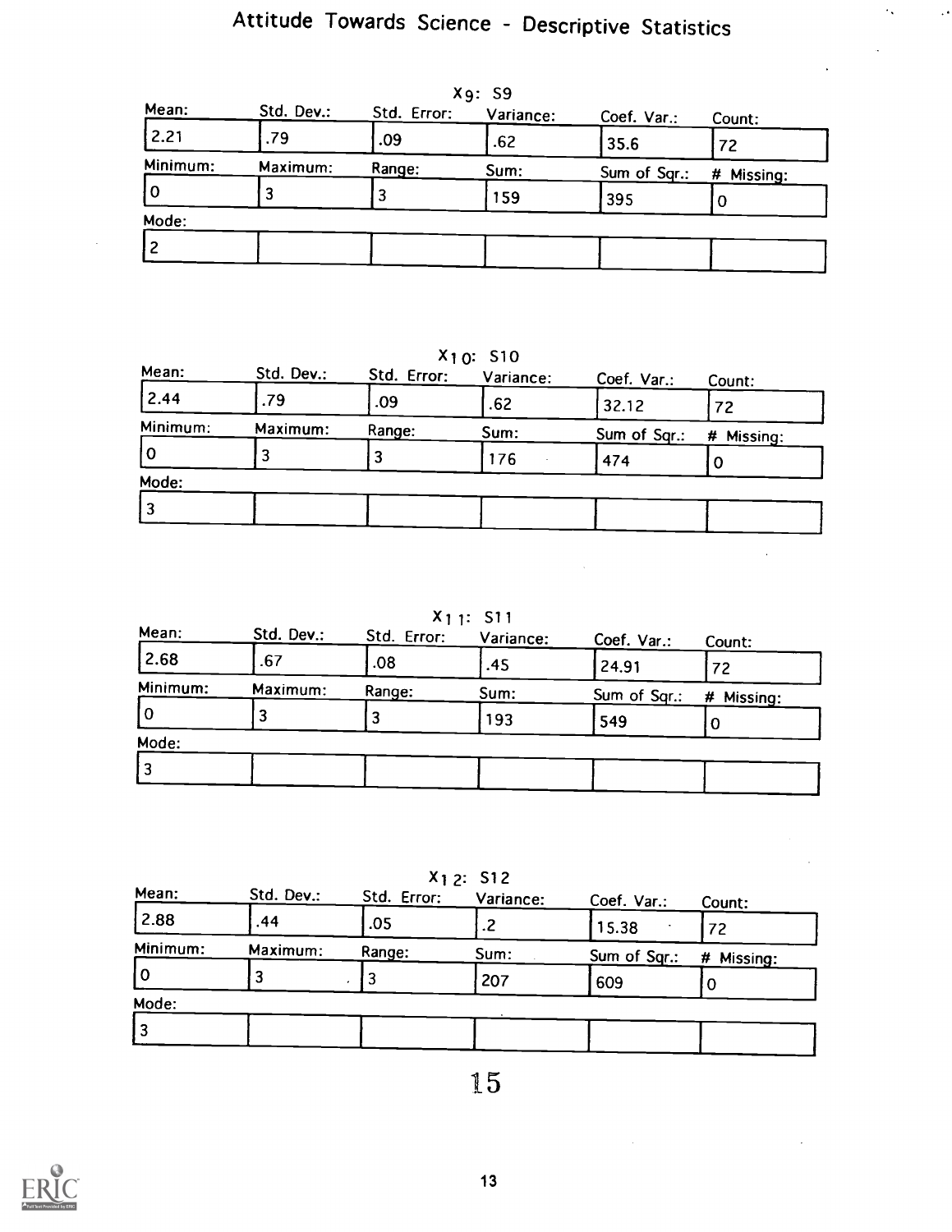| $X_1$ 3: S13 |            |             |           |              |            |  |  |
|--------------|------------|-------------|-----------|--------------|------------|--|--|
| Mean:        | Std. Dev.: | Std. Error: | Variance: | Coef. Var.:  | Count:     |  |  |
| 2.38         |            | .08         | .49       | 29.51        | 72         |  |  |
| Minimum:     | Maximum:   | Range:      | Sum:      | Sum of Sqr.: | # Missing: |  |  |
| 10           |            |             | 171       | 441          | O          |  |  |
| Mode:        |            |             |           |              |            |  |  |
| 3            |            |             |           |              |            |  |  |

.

 $X_1$  4: S14

| Mean:    | Std. Dev.: | Std. Error: | Variance: | Coef. Var.:  | Count:     |
|----------|------------|-------------|-----------|--------------|------------|
| 2.67     | .63        | .07         | .39       | 23.55        | 72         |
| Minimum: | Maximum:   | Range:      | Sum:      | Sum of Sqr.: | # Missing: |
| 0        |            |             | 192       | 540          | O          |
| Mode:    |            |             |           |              |            |
| 3        |            |             |           |              |            |
|          |            |             |           |              |            |

 $x_1$  5: S15

| Std. Dev.: | Std. Error: | Variance: | Coef. Var.:  | Count:     |
|------------|-------------|-----------|--------------|------------|
| .62        | .07         | .39       | 23.28        | 72         |
| Maximum:   | Range:      | Sum:      | Sum of Sqr.: | # Missing: |
|            |             | 193       | 545          |            |
|            |             |           |              |            |
|            |             |           |              |            |
|            |             |           |              |            |

|  | X16 | S <sub>16</sub> |
|--|-----|-----------------|
|  |     |                 |

| Mean:    | Std. Dev.: | Std. Error: | Variance: | Coef. Var.:  | Count:     |
|----------|------------|-------------|-----------|--------------|------------|
| 1.57     | .82        |             | .67       | 52.2         | 72         |
| Minimum: | Maximum:   | Range:      | Sum:      | Sum of Sqr.: | # Missing: |
|          |            |             | 113       | 225          |            |
| Mode:    |            |             |           |              |            |
|          |            |             |           |              |            |
|          |            |             |           |              |            |



Ļ,

 $\mathcal{L}^{\mathcal{A}}$ 

÷.

 $\ddot{\phantom{0}}$ 

 $\ddot{\phantom{a}}$ 

 $\mathbb{R}^3$ 

 $\hat{\boldsymbol{\beta}}$ 

 $\bullet$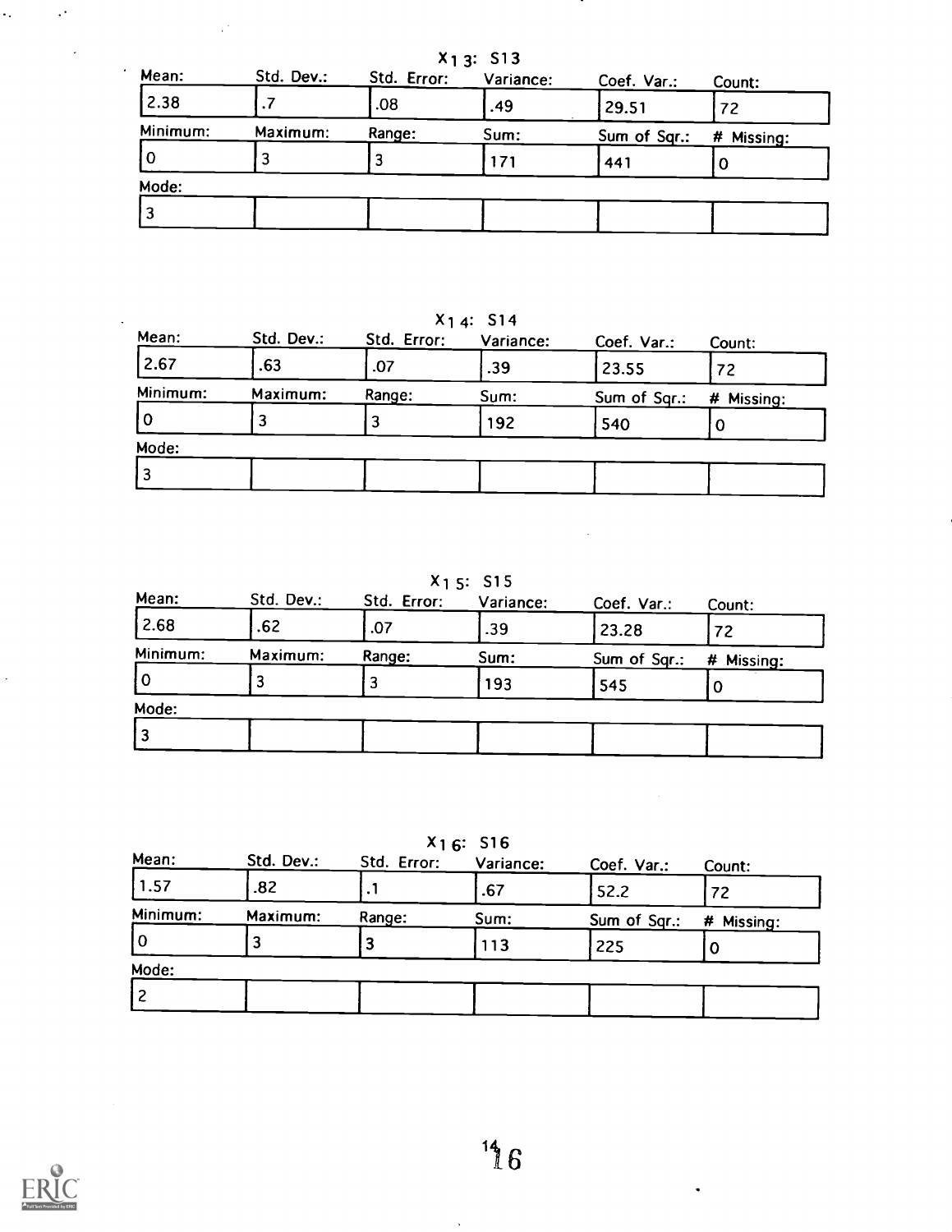$\ddot{\phantom{0}}$ 

| Mean:    | Std. Dev.: | Std. Error: | Variance: | Coef. Var.:  | Count:     |
|----------|------------|-------------|-----------|--------------|------------|
| 1.53     | .75        | .09         | .56       | 49.1         | 72         |
| Minimum: | Maximum:   | Range:      | Sum:      | Sum of Sqr.: | # Missing: |
| l 0      |            |             | 110       | 208          |            |
| Mode:    |            |             |           |              |            |
|          |            |             |           |              |            |

X<sub>17</sub>: S<sub>17</sub>

X18: S18

| Mean:    | Std. Dev.: | Std. Error: | Variance: | Coef. Var.:  | Count:     |
|----------|------------|-------------|-----------|--------------|------------|
| 1.86     | .86        |             | .74       | 46.25        | 72         |
| Minimum: | Maximum:   | Range:      | Sum:      | Sum of Sqr.: | # Missing: |
| l O      |            |             | 134       | 302          |            |
| Mode:    |            |             |           |              |            |
|          |            |             |           |              |            |

X1 9: S19

| Std. Dev.: | Std. Error: | Variance: | Coef. Var.:  | Count:     |
|------------|-------------|-----------|--------------|------------|
| .73        | .09         | .53       | 28.92        | 72         |
| Maximum:   | Range:      | Sum:      | Sum of Sqr.: | # Missing: |
|            |             | 182       | 498          |            |
|            |             |           |              |            |
|            |             |           |              |            |
|            |             |           |              |            |

 $X_{20}$ : S20

| Mean:    | Std. Dev.: | Std. Error: | Variance: | Coef. Var.:  | Count:     |
|----------|------------|-------------|-----------|--------------|------------|
| 1.99     | .87        |             | .76       | 43.81        |            |
| Minimum: | Maximum:   | Range:      | Sum:      | Sum of Sqr.: | # Missing: |
| 10       |            |             | 141       | 333          |            |
| Mode:    |            |             |           |              |            |
| l 2      |            |             |           |              |            |

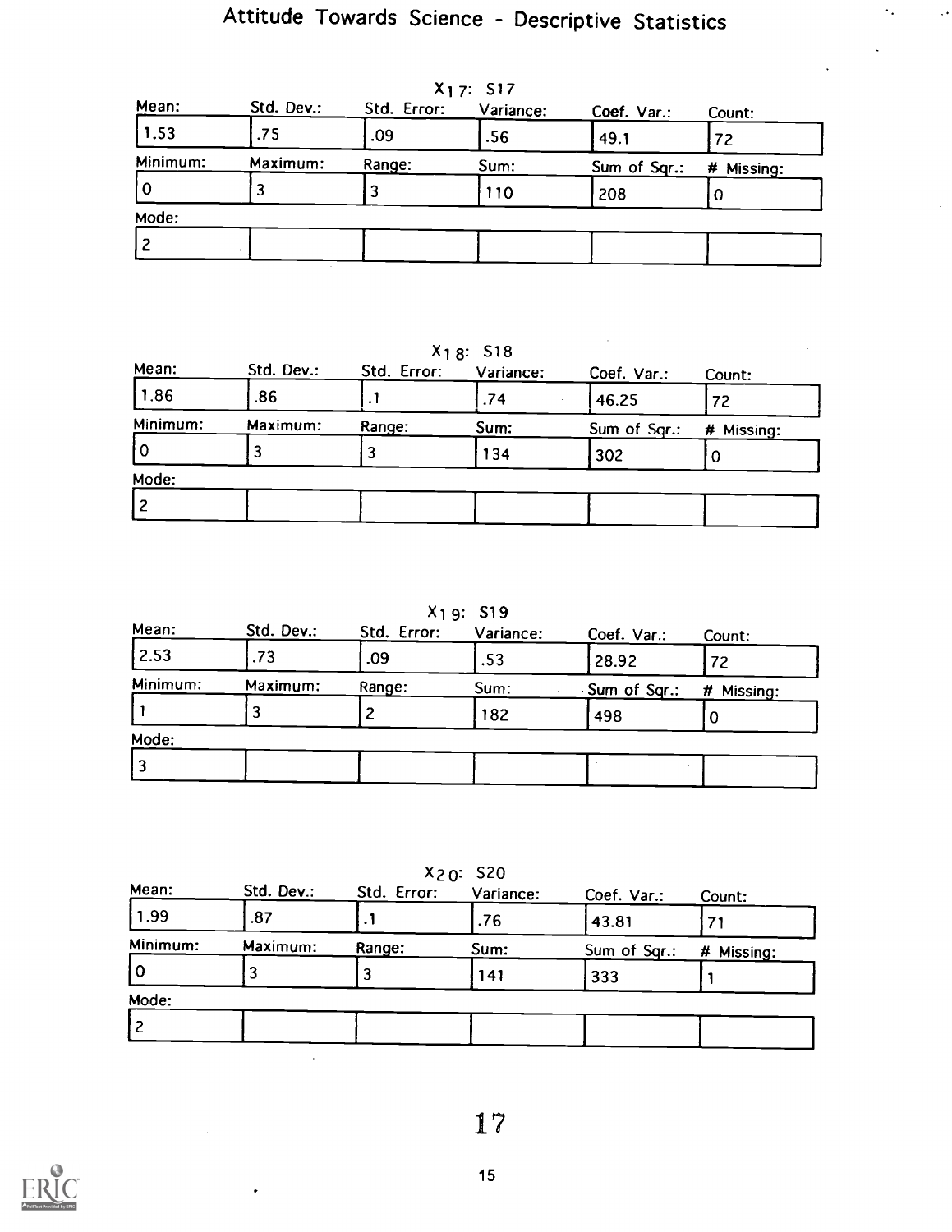| $X_2$ 1: S21 |            |             |           |              |            |
|--------------|------------|-------------|-----------|--------------|------------|
| Mean:        | Std. Dev.: | Std. Error: | Variance: | Coef. Var.:  | Count:     |
| 2.71         | .66        | .08         | .43       | 24.35        | 72         |
| Minimum:     | Maximum:   | Range:      | Sum:      | Sum of Sqr.: | # Missing: |
| 0            |            | 3           | 195       | 559          | O          |
| Mode:        |            |             |           |              |            |
| 3            |            |             |           |              |            |
|              |            |             |           |              |            |

X2 2: S22

| Std. Dev.: | Std. Error: | Variance: | Coef. Var.:  | Count:     |
|------------|-------------|-----------|--------------|------------|
| .91        | .11         | .83       | 50.61        | 72         |
| Maximum:   | Range:      | Sum:      | Sum of Sqr.: | # Missing: |
|            |             | 130       | 294          |            |
|            |             |           |              |            |
|            |             |           |              |            |
|            |             |           |              |            |

X2 3: S23

| Std. Dev.: | Std. Error: | Variance: | Coef. Var.:  | Count:     |
|------------|-------------|-----------|--------------|------------|
| .8         | .09         | .64       | 37.11        | 72         |
| Maximum:   | Range:      | Sum:      | Sum of Sqr.: | # Missing: |
|            |             | 155       | 379          |            |
|            |             |           |              |            |
|            |             |           |              |            |
|            |             |           |              |            |

X24: S24

| Mean:    | Std. Dev.: | Std. Error: | Variance: | Coef. Var.:  | Count:     |
|----------|------------|-------------|-----------|--------------|------------|
| 2.25     | .87        |             | .75       | 38.58        | 72         |
| Minimum: | Maximum:   | Range:      | Sum:      | Sum of Sqr.: | # Missing: |
| 10       |            |             | 162       | 418          |            |
| Mode:    |            |             |           |              |            |
|          |            |             |           |              |            |

 $\mathcal{L}^{\text{max}}_{\text{max}}$  and  $\mathcal{L}^{\text{max}}_{\text{max}}$ 

 $\mathcal{L}_{\text{max}}$ 

 $\sim 10^4$ 

 $\mathcal{A}$ 

 $\frac{1}{2}$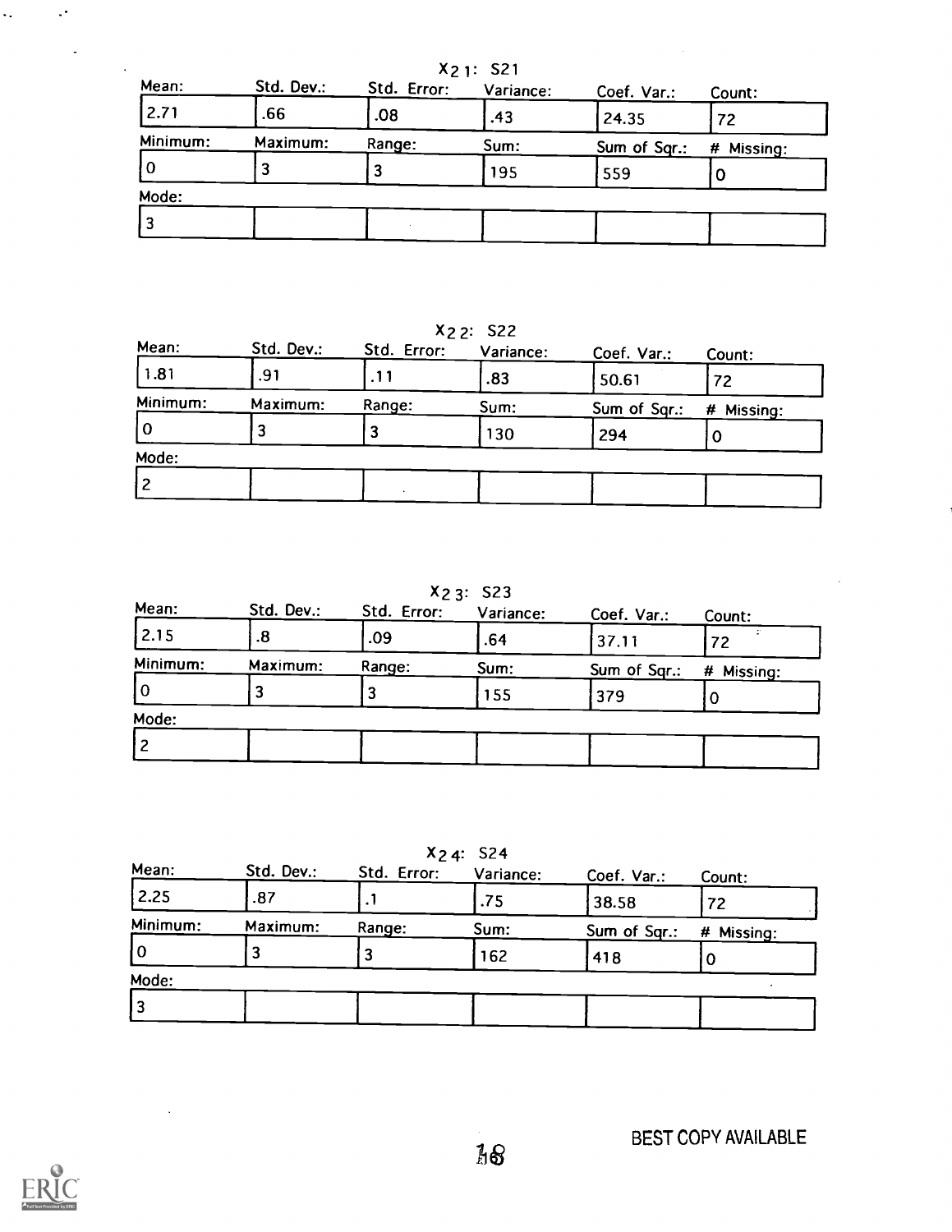$\ddot{\phantom{a}}$  .

 $\ddot{\phantom{1}}$ 

| Mean:          | Std. Dev.: | Std. Error: | 22.5.32<br>Variance: | Coef. Var.:  | Count:     |
|----------------|------------|-------------|----------------------|--------------|------------|
| 2.01           | .87        | $\cdot$ .   | .76                  | 43.2         |            |
| Minimum:       | Maximum:   | Range:      | Sum:                 | Sum of Sqr.: | # Missing: |
| 10             |            |             | 143                  | 341          |            |
| Mode:          |            |             |                      |              |            |
| $\overline{c}$ |            |             |                      |              |            |

 $\mathbf{r}$   $\leq$   $\mathbf{S}$ 

X26: S26

| Std. Dev.: | Std. Error: | Variance: | Coef. Var.:  | Count:     |
|------------|-------------|-----------|--------------|------------|
| .59        | .07         | .34       | 21.12        | 72         |
| Maximum:   | Range:      | Sum:      | Sum of Sqr.: | # Missing: |
|            |             | 200       | 580          |            |
|            |             |           |              |            |
|            |             |           |              |            |
|            |             |           |              |            |

X2 7: S27

| Std. Dev.: | Std. Error: | Variance: | Coef. Var.: | Count:       |
|------------|-------------|-----------|-------------|--------------|
| .79        | .09         | .62       | 31.98       | 72           |
| Maximum:   | Range:      | Sum:      |             | # Missing:   |
|            |             | 177       | 479         |              |
|            |             |           |             |              |
|            |             |           |             |              |
|            |             |           |             | Sum of Sqr.: |

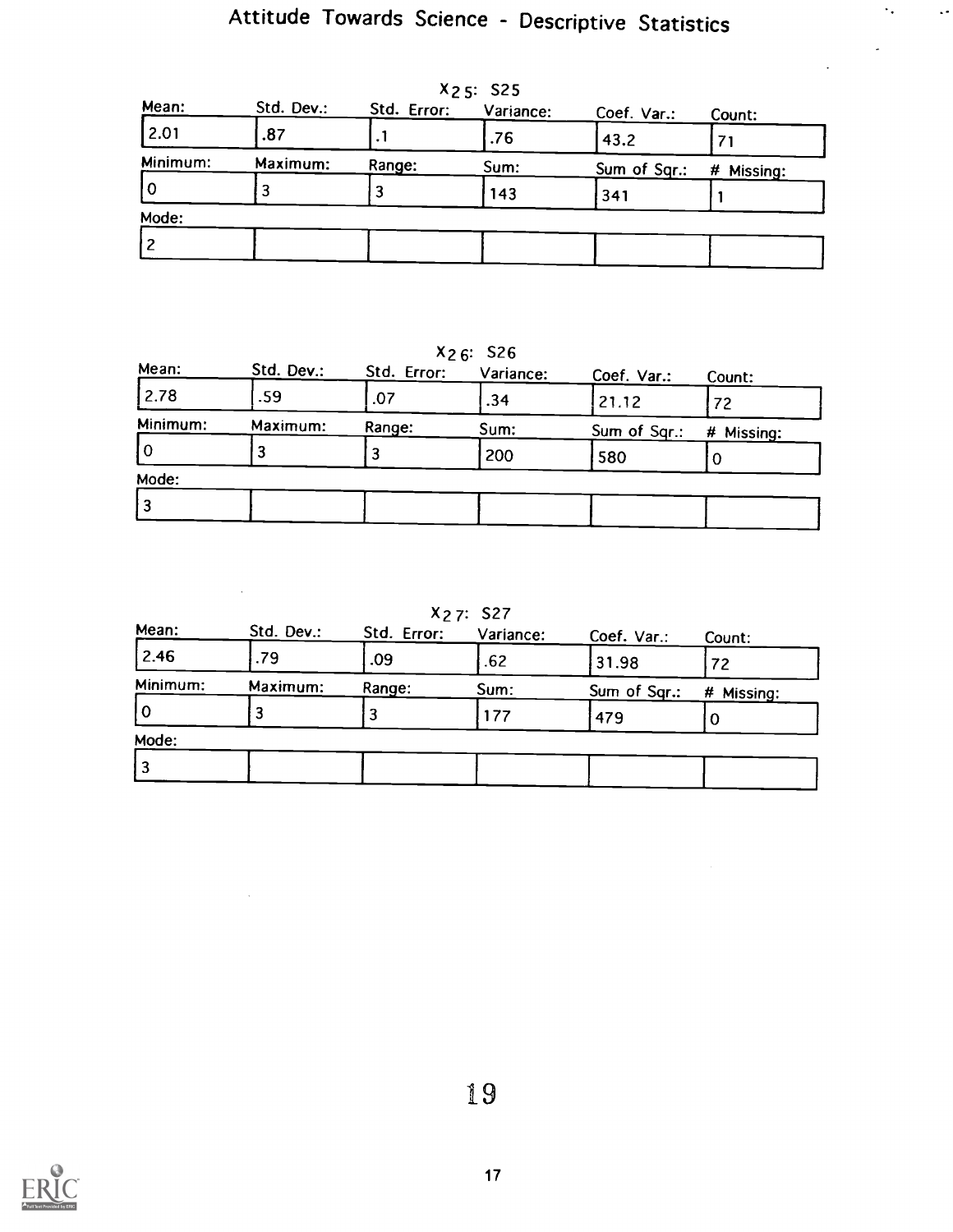Appendix C:

Summary of Basic Statistics



 $\mathcal{L}_{\text{max}}$ 

 $\sim$ 

 $\hat{\mathcal{A}}$ 

 $\ddot{\phantom{0}}$ 

 $\mathcal{L}(\mathcal{L}^{\text{max}})$  and  $\mathcal{L}^{\text{max}}$  and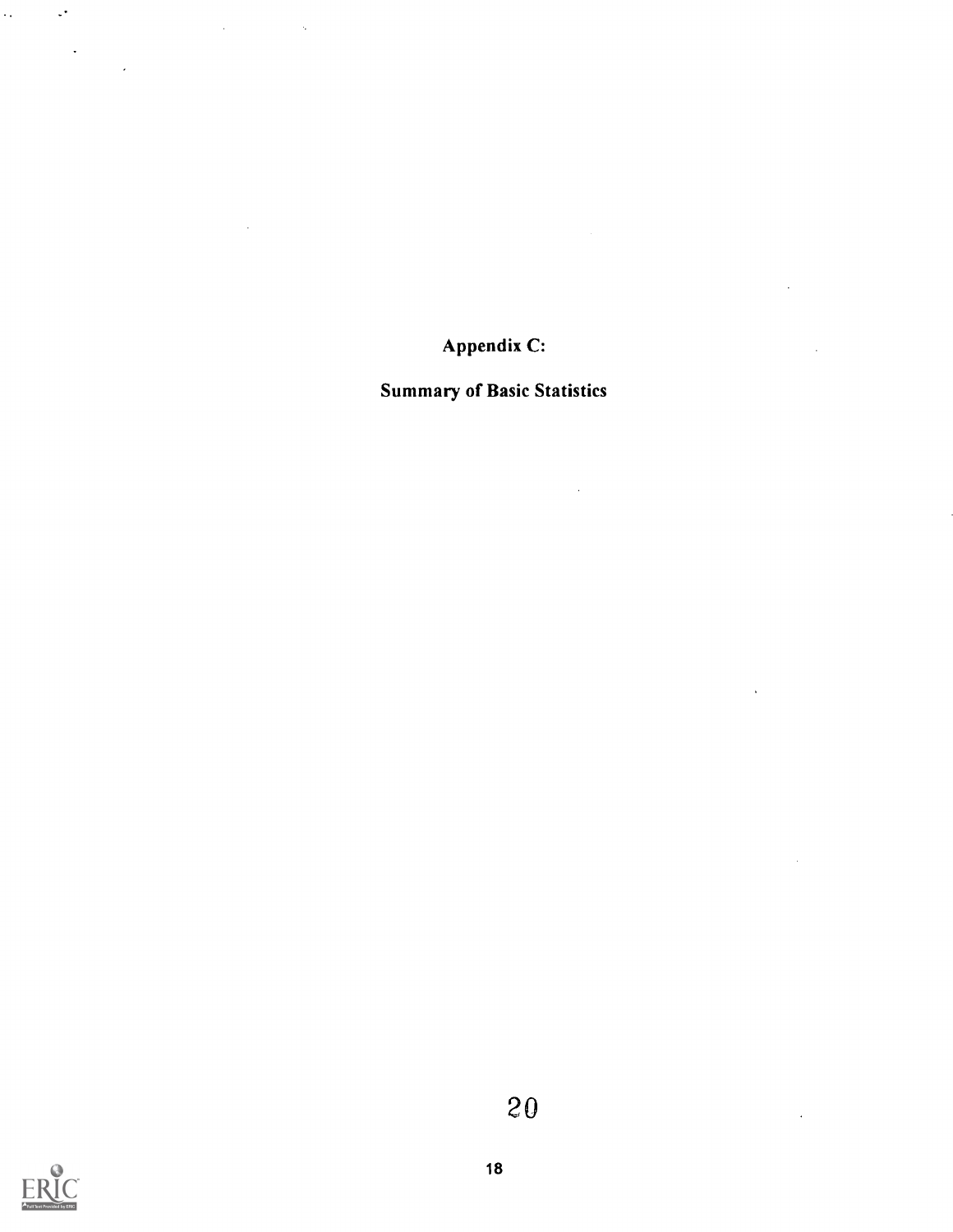| <b>Statement</b>        | Mean   | <b>Choice 1</b>         | <b>Choice 2</b>         | <b>Choice 3</b> | Choice 4                | Correlation  |
|-------------------------|--------|-------------------------|-------------------------|-----------------|-------------------------|--------------|
| $\mathbf{1}$            | 2.4    | $\overline{\mathbf{4}}$ | 10                      | 9 <sup>1</sup>  | 49                      | .39          |
| 2                       | $*2.7$ | 5.                      | 11                      | $56 -$          | $\bf{0}$                | 23           |
| $\overline{\mathbf{3}}$ | 2.3    | 15                      | 20                      | 37              | $\bf{0}$                | .38          |
| $\overline{\mathbf{4}}$ | 2.7    | $\mathbf{1}$            | 3 <sup>1</sup>          | 12              | 56                      | .32          |
| 5                       | 2.8    | $\overline{\mathbf{4}}$ | 10                      | 58              | $\bf{0}$                | .49          |
| 6                       | 2.8    | $\overline{\mathbf{4}}$ | 8                       | 60              | $\bf{0}$                | .58          |
| Ø                       | 2.5    | $\mathbf{1}$            | $\overline{7}$          | 22              | 42                      | 50           |
| 8                       | 2.7    | $\overline{\mathbf{3}}$ | 13                      | 56              | $\bf{0}$                | .44          |
| 9                       | $*2.2$ | $\overline{\mathbf{3}}$ | $\overline{7}$          | 34              | 28                      | .35          |
| 10                      | 2.4    | $\overline{2}$          | $\overline{7}$          | 20              | 43                      | .40          |
| 80                      | 2.7    | $\overline{2}$          | $\overline{\mathbf{2}}$ | 13              | 55                      | 81           |
| 12                      | $*2.9$ | $\mathbf{1}$            | $\bf{0}$                | 6               | 65                      | .45          |
| 13                      | $*2.4$ | $\mathbf{1}$            | $6\phantom{1}$          | 30              | 35 <sub>5</sub>         | .27          |
| 14                      | $*2.7$ | $\mathbf{1}$            | $\overline{\mathbf{3}}$ | 15              | 53                      | .43          |
| 15                      | $*2.7$ | $\mathbf{1}$            | $\overline{\mathbf{3}}$ | 14              | 54                      | .28          |
| 16                      | $*1.6$ | 8                       | 22                      | 35 <sup>°</sup> | $\overline{7}$          | .33          |
| 7.                      | 1.5    | $\overline{7}$          | 24                      | 37 <sub>1</sub> | $\overline{\mathbf{4}}$ | W.           |
| 18                      | $*1.9$ | 5 <sup>5</sup>          | 17                      | $33 -$          | 17 <sub>2</sub>         | .41          |
| 19                      | 2.5    | 10                      | 14                      | 48              | $\bf{0}$                | .54          |
| 20                      | $*1.9$ | 5 <sup>5</sup>          | 12                      | $-33$           | 21                      | .33          |
| 21                      | 2.7    | $\mathbf{I}$            | $5\phantom{.0}$         | 8               | 58                      | .41          |
| $\mathfrak{D}2$         | 1.8    | 5                       | 23                      | 25 <sub>1</sub> | 19                      | $10^{\circ}$ |
| 23                      | $*2.1$ | $\overline{\mathbf{3}}$ | 9                       | 34              | 26                      | .45          |
| 24                      | 2.3    | $\overline{\mathbf{3}}$ | 11                      | 23              | 35                      | .42          |
| 25                      | $*2.0$ | 5                       | 11                      | 33              | 22                      | .42          |
| 26                      | 2.8    | $\mathbf{1}$            | $\overline{\mathbf{3}}$ | 7 <sup>1</sup>  | 61<br>Ġ,                | .46          |
| 27                      | 2.5    | $\overline{2}$          | $\overline{7}$          | 19              | 44                      | .50          |

Summary of Basic Statistics for All 27 Items

= Possible Items for deletion = Most Responses

 $\mathcal{L}^{\mathcal{L}}$ 

Responses were scored on a 0-3 scale, with:

<1.5 = Non-constructivist attitude >1.5 <sup>=</sup> Non-constructivist attitude Constructivist Attitude

$$
1.5 = Neural
$$

\* = Reflected scores

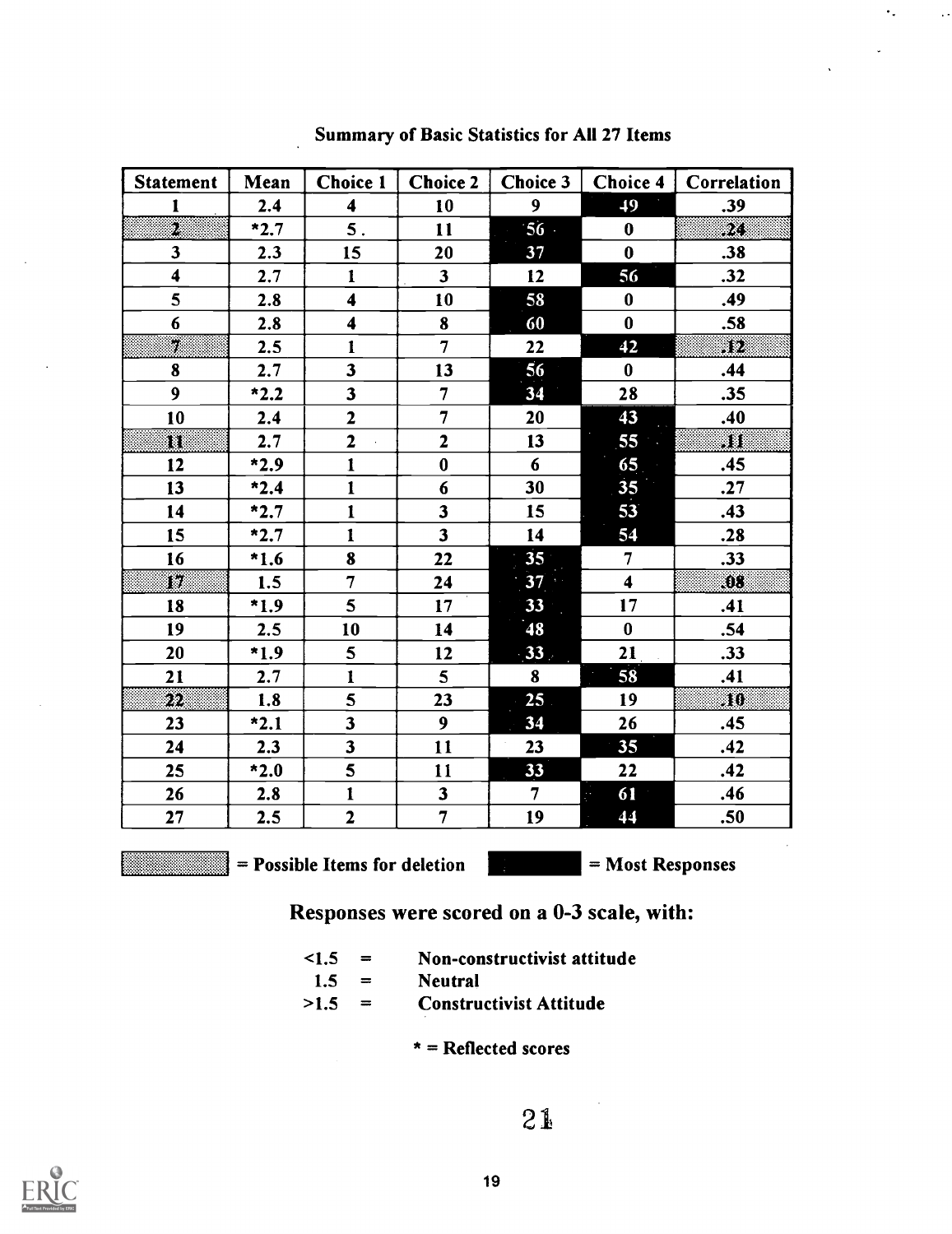Appendix D:

Statement Elimination Data

 $\mathbb{Z}^2$ 

 $\bar{z}$ 

 $\sim$ 



 $\sim$   $\sim$ 

 $\mathcal{L}_{\mathcal{L}}$ 

 $\sim$   $\omega^2$ 

 $\label{eq:2} \frac{1}{\sqrt{2}}\left(\frac{1}{\sqrt{2}}\right)^{2} \frac{1}{\sqrt{2}}\left(\frac{1}{\sqrt{2}}\right)^{2}$ 

 $\mathbb{R}^2$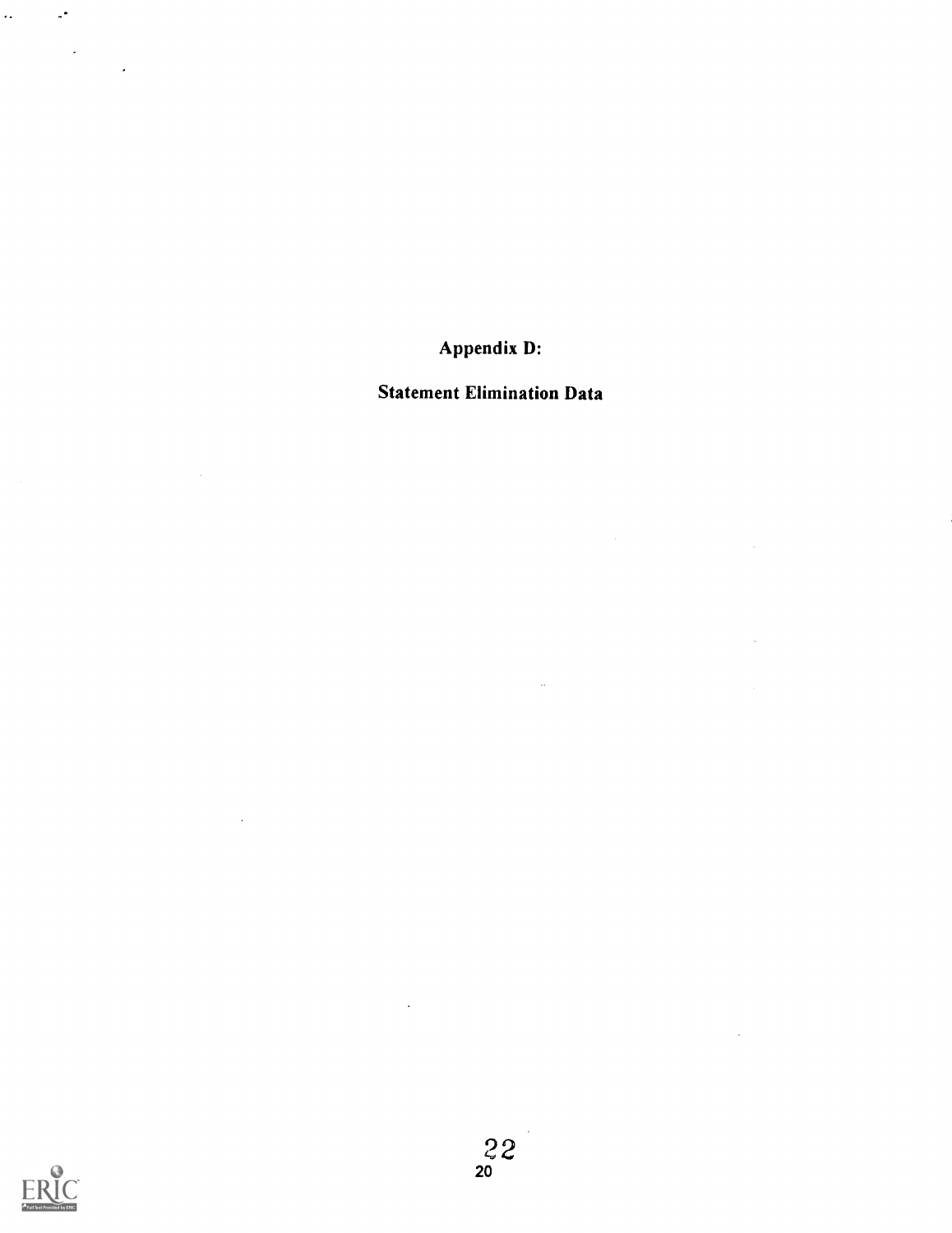### ITERATING TO MAXIMUM INTERNAL CONSISTENCY THROUGH STATEMENT ELIMINATION. ANALYSIS BASED ON CORRELATION BETWEEN STATEMENT SCORE AND CORRECTED TOTAL SCORE.

\*\*\*\*\*\*\*\*\*\*\*\*\*\*\*\*\*\*\*\*\*\*\*\*\*\*\*\*\*\*

DATA FILE NAME: att.(27-all).txt Analysis Run of Wednesday, February 19, 1997 at 12:54 PM number of observations = 71 number of statements = 27 number of missing cases = 1 \*\*\*\*\*\*\*\*\*\*\*\*\*\*\*\*\*\*\*\*\*\*\*\*\*\*\*\*\*\*\*\*

---- PASS 1----- ---- - coefficient alpha  $= 0.740$ number of observations = 71 number of statements = 27 statements eliminated because of 0 variance = none

### Statement Discrimination Indices

|                | correlation | correlation with |    |
|----------------|-------------|------------------|----|
| statement      | with total  | corrected total  |    |
| 1              | 0.40        | 0.28             |    |
| $\mathbf{2}$   | 0.24        | 0.16             |    |
| 3              | 0.38        | 0.28             |    |
| 4              | 0.32        | 0.24             |    |
| 5              | 0.49        | 0.43             |    |
| 6              | 0.58        | 0.53             |    |
| $\overline{7}$ | 0.18        | 0.08             |    |
| 8              | 0.44        | 0.38             |    |
| 9              | 0.35        | 0.24             |    |
| 10             | 0.40        | 0.30             |    |
| 11             | 0.11        | 0.02             |    |
| 12             | 0.46        | 0.40             |    |
| 13             | 0.27        | 0.17             |    |
| 14             | 0.43        | 0.35             |    |
| 15             | 0.29        | 0.20             |    |
| 16             | 0.33        | 0.22             |    |
| 17             | 0.08        | $-0.03$          |    |
| 18             | 0.41        | 0.30             |    |
| 19             | 0.54        | 0.46             |    |
| 20             | 0.33        | 0.22             |    |
| 21             | 0.42        | 0.34             |    |
| 22             | 0.10        | $-0.03$          |    |
| 23             | 0.45        | 0.35             |    |
| 24             | 0.42        | 0.31             |    |
| 25             | 0.42        | 0.32             |    |
| 26             | 0.68        | 0.64             | 23 |
| 27             | 0.50        | 0.41             |    |

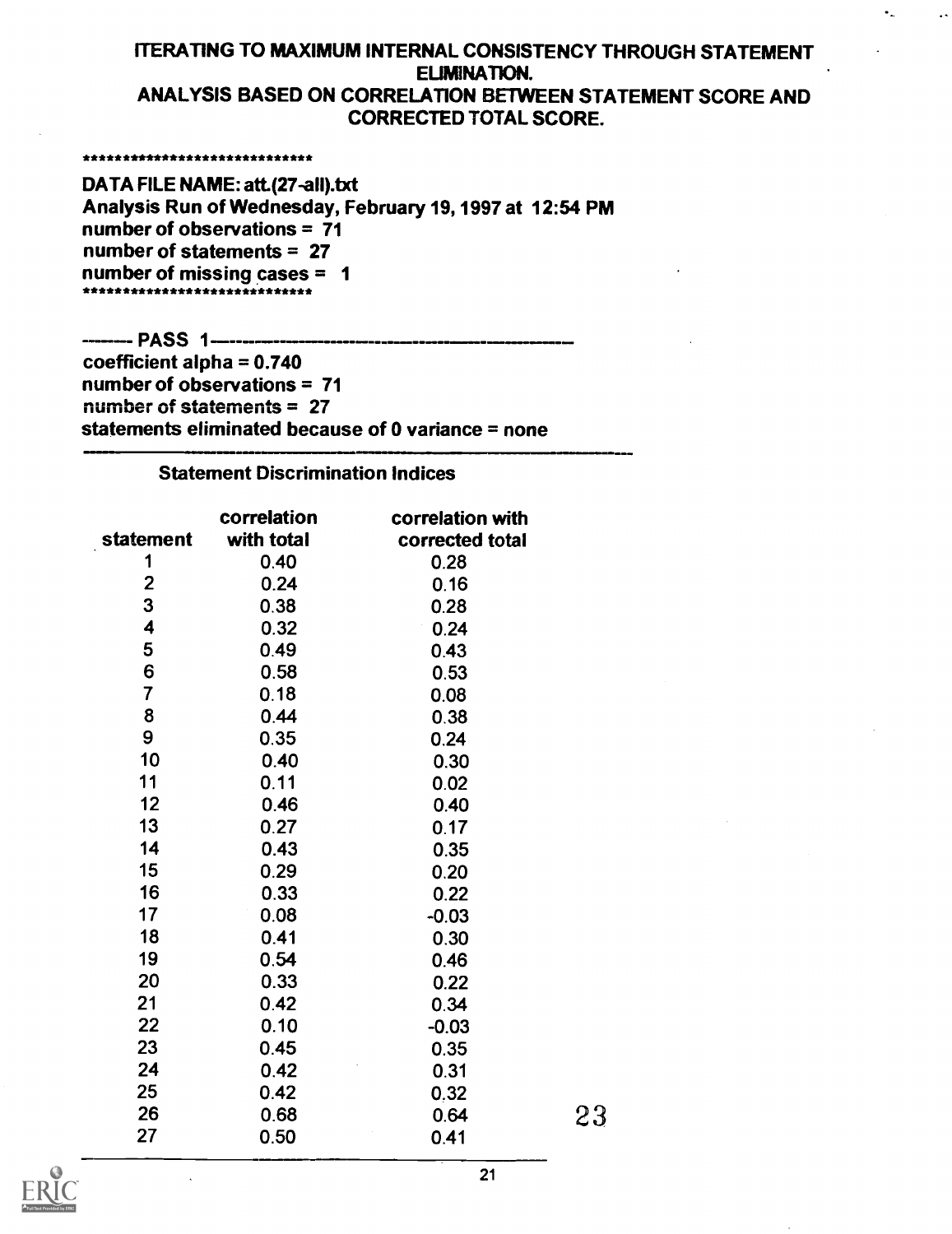### $---$ PASS 2———  $\overline{\phantom{a}}$ coefficient alpha = 0.751 number of observations = 71 number of statements = 26 statements in order of elimination Q17

 $\mathbb{L}^{\bullet}$ 

 $\ddot{\phantom{a}}$ 

## **Statement Discrimination Indices**

|                         | correlation | correlation with |  |
|-------------------------|-------------|------------------|--|
| <b>statement</b>        | with total  | corrected total  |  |
| 1                       | 0.41        | 0.29             |  |
| 2                       | 0.23        | 0.15             |  |
| 3                       | 0.40        | 0.30             |  |
| 4                       | 0.34        | 0.26             |  |
| 5                       | 0.51        | 0.45             |  |
| 6                       | 0.60        | 0.55             |  |
| $\overline{\mathbf{7}}$ | 0.22        | 0.12             |  |
| 8                       | 0.45        | 0.39             |  |
| 9                       | 0.33        | 0.23             |  |
| 10                      | 0.41        | 0.31             |  |
| 11                      | 0.11        | 0.02             |  |
| 12                      | 0.44        | 0.39             |  |
| 13                      | 0.26        | 0.16             |  |
| 14                      | 0.42        | 0.34             |  |
| 15                      | 0.28        | 0.20             |  |
| 16                      | 0.31        | 0.20             |  |
| 18                      | 0.39        | 0.28             |  |
| 19                      | 0.55        | 0.47             |  |
| 20                      | 0.29        | 0.18             |  |
| 21                      | 0.44        | 0.36             |  |
| 22                      | 0.10        | $-0.03$          |  |
| 23                      | 0.45        | 0.35             |  |
| 24                      | 0.44        | 0.33             |  |
| 25                      | 0.40        | 0.29             |  |
| 26                      | 0.70        | 0.65             |  |
| 27                      | 0.53        | 0.44             |  |



 $2.4$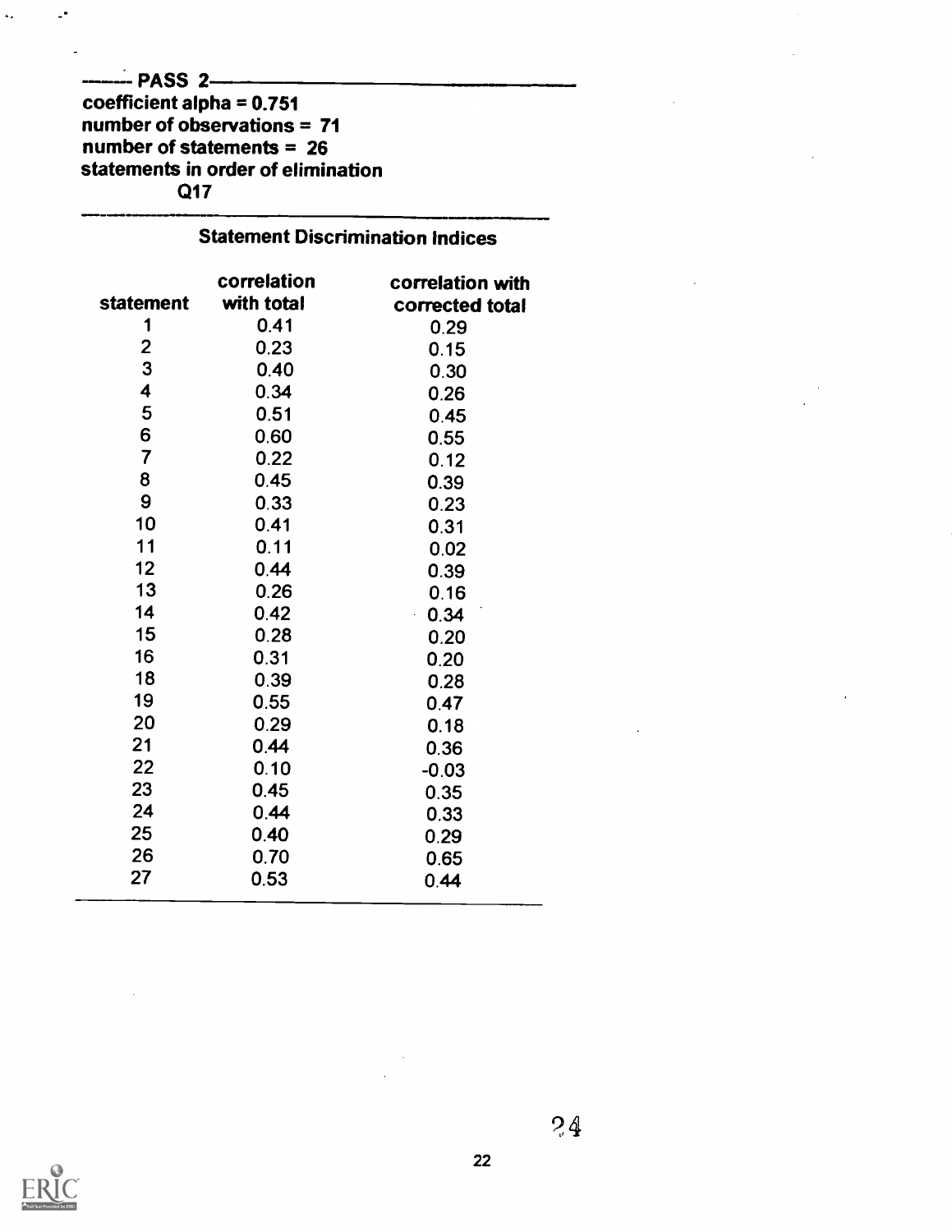## $-$  PASS  $3$ ---coefficient alpha = 0.767 number of observations = 71 number of statements = 25 statements in order of elimination Q17 Q22

| JURICHICHL DISTRIBUTION<br><b>HUILES</b> |                           |                                     |  |  |  |  |
|------------------------------------------|---------------------------|-------------------------------------|--|--|--|--|
| statement                                | correlation<br>with total | correlation with<br>corrected total |  |  |  |  |
| 1                                        | 0.39                      | 0.27                                |  |  |  |  |
| $\overline{2}$                           | 0.24                      | 0.15                                |  |  |  |  |
| 3                                        | 0.38                      | 0.27                                |  |  |  |  |
| 4                                        | 0.30                      | 0.22                                |  |  |  |  |
| 5                                        | 0.48                      | 0.41                                |  |  |  |  |
| 6                                        | 0.60                      | 0.55                                |  |  |  |  |
| $\overline{7}$                           | 0.23                      | 0.13                                |  |  |  |  |
| 8                                        | 0.46                      | 0.40                                |  |  |  |  |
| 9                                        | 0.35                      | 0.25                                |  |  |  |  |
| 10                                       | 0.40                      | 0.30                                |  |  |  |  |
| 11                                       | 0.14                      | 0.04                                |  |  |  |  |
| 12                                       | 0.46                      | 0.41                                |  |  |  |  |
| 13                                       | 0.26                      | 0.16                                |  |  |  |  |
| 14                                       | 0.44                      | 0.36                                |  |  |  |  |
| 15                                       | 0.29                      | 0.20                                |  |  |  |  |
| 16                                       | 0.31                      | 0.20                                |  |  |  |  |
| 18                                       | 0.40                      | 0.29                                |  |  |  |  |
| 19                                       | 0.55                      | 0.47                                |  |  |  |  |
| 20                                       | 0.33                      | 0.21                                |  |  |  |  |
| 21                                       | 0.46                      | 0.38                                |  |  |  |  |
| 23                                       | 0.47                      | 0.37                                |  |  |  |  |
| 24                                       | 0.43                      | 0.32                                |  |  |  |  |
| 25                                       | 0.40                      | 0.29                                |  |  |  |  |
| 26                                       | 0.70                      | 0.66                                |  |  |  |  |
| 27                                       | 0.52                      | 0.43                                |  |  |  |  |

# Statement Discrimination Indices

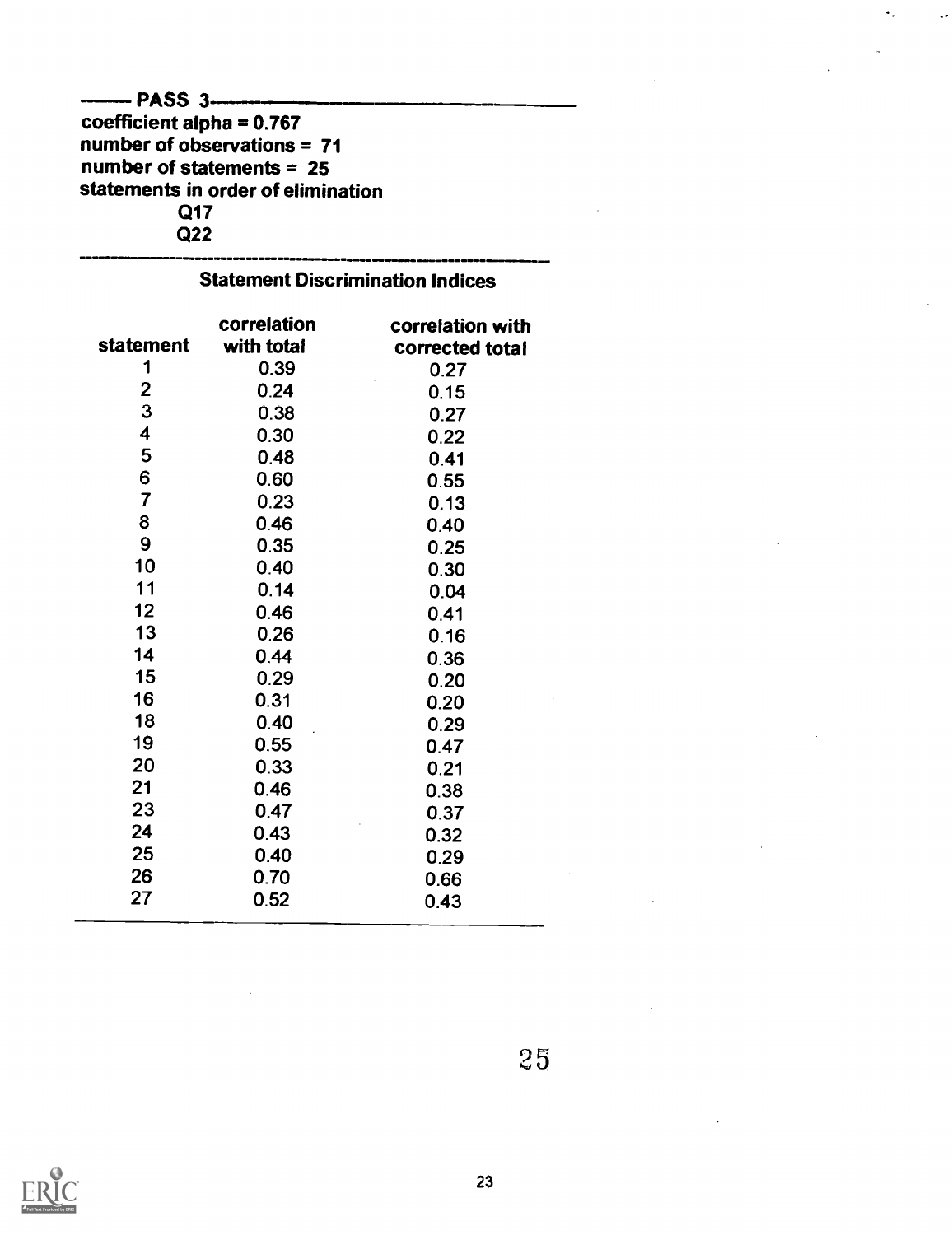| ——— PASS 4—                        |  |
|------------------------------------|--|
| coefficient alpha = $0.773$        |  |
| number of observations = 71        |  |
| number of statements $= 24$        |  |
| statements in order of elimination |  |
| Q17                                |  |
| Q22                                |  |
| Q11                                |  |
|                                    |  |

 $\mathbb{Z}_8$ 

 $\omega^0$ 

|                         | correlation | correlation with |
|-------------------------|-------------|------------------|
| <b>statement</b>        | with total  | corrected total  |
| 1                       | 0.39        | 0.27             |
| $\mathbf{2}$            | 0.22        | 0.13             |
| 3                       | 0.39        | 0.28             |
| 4                       | 0.32        | 0.24             |
| $\overline{\mathbf{5}}$ | 0.49        | 0.43             |
| 6                       | 0.60        | 0.54             |
| $\overline{7}$          | 0.24        | 0.14             |
| 8                       | 0.48        | 0.42             |
| 9                       | 0.33        | 0.23             |
| 10                      | 0.43        | 0.33             |
| 12                      | 0.46        | 0.41             |
| 13                      | 0.26        | 0.17             |
| 14                      | 0.44        | 0.36             |
| 15                      | 0.29        | 0.21             |
| 16                      | 0.30        | 0.19             |
| 18                      | 0.39        | 0.28             |
| 19                      | 0.54        | 0.46             |
| 20                      | 0.31        | 0.19             |
| 21                      | 0.46        | 0.39             |
| 23                      | 0.46        | 0.36             |
| 24                      | 0.46        | 0.35             |
| 25                      | 0.40        | 0.28             |
| 26                      | 0.72        | 0.68             |
| 27                      | 0.53        | 0.45             |



°6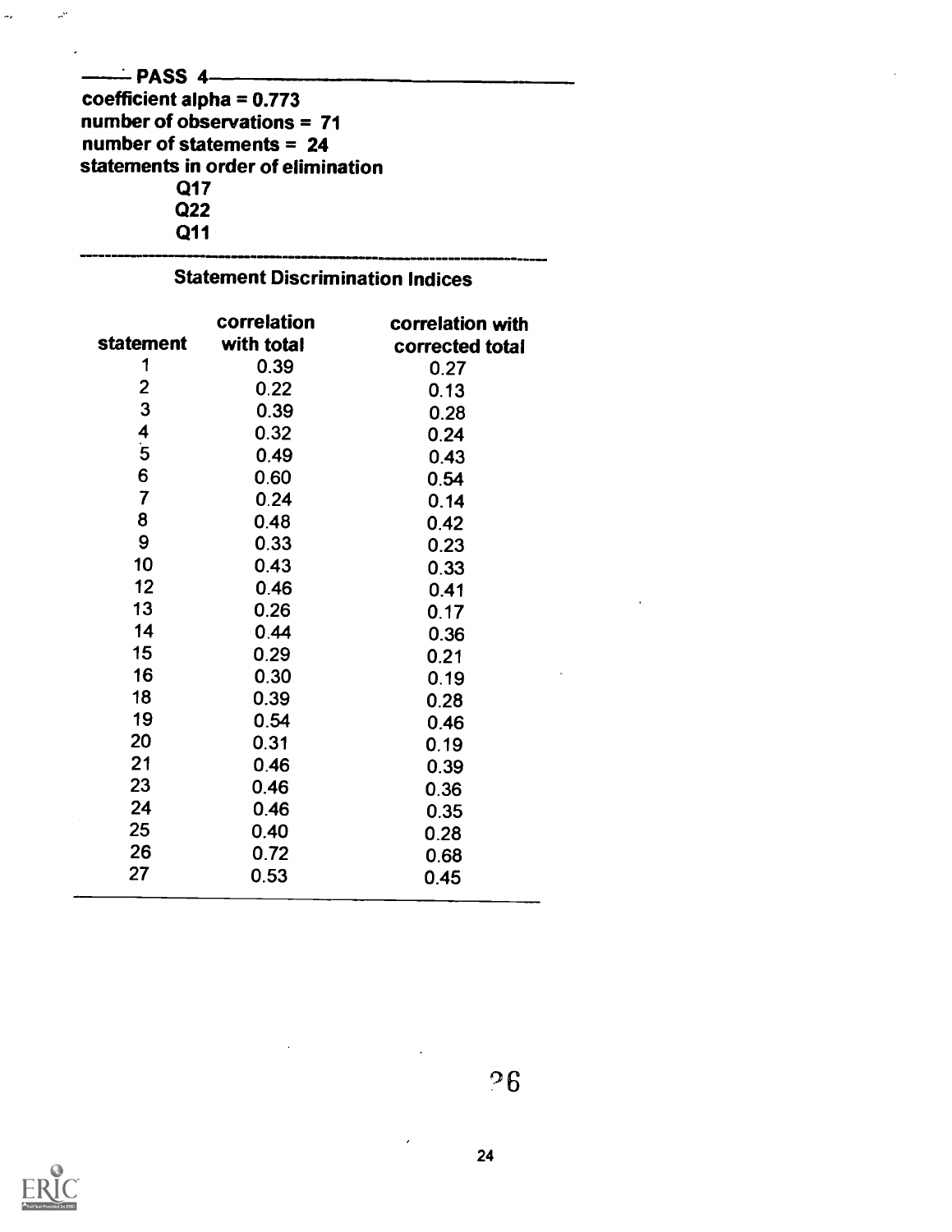| -------- PASS 5------              |  |
|------------------------------------|--|
| coefficient alpha = $0.774$        |  |
| number of observations = $71$      |  |
| number of statements = $23$        |  |
| statements in order of elimination |  |
| Q17                                |  |
| Q <sub>22</sub>                    |  |
| Q11                                |  |
| ი?                                 |  |

## Statement Discrimination Indices

| statement               | correlation<br>with total | correlation with<br>corrected total |  |
|-------------------------|---------------------------|-------------------------------------|--|
| 1                       | 0.41                      | 0.28                                |  |
| 3                       | 0.40                      | 0.29                                |  |
| $\overline{\mathbf{4}}$ | 0.34                      | 0.26                                |  |
| 5                       | 0.50                      | 0.44                                |  |
| 6                       | 0.60                      | 0.55                                |  |
| ╭<br>$\overline{7}$     | 0.23                      | 0.12                                |  |
| 8                       | 0.50                      | 0.44                                |  |
| 9                       | 0.33                      | 0.23                                |  |
| 10                      | 0.44                      | 0.34                                |  |
| 12                      | 0.45                      | 0.40                                |  |
| 13                      | 0.25                      | 0.15                                |  |
| 14                      | 0.44                      | 0.36                                |  |
| 15                      | 0.30                      | 0.21                                |  |
| 16                      | 0.29                      | 0.17                                |  |
| 18                      | 0.38                      | 0.27                                |  |
| 19                      | 0.55                      | 0.47                                |  |
| 20                      | 0.31                      | 0.19                                |  |
| 21                      | 0.47                      | 0.39                                |  |
| 23                      | 0.46                      | 0.36                                |  |
| 24                      | 0.45                      | 0.34                                |  |
| 25                      | 0.40                      | 0.28                                |  |
| 26                      | 0.74                      | 0.69                                |  |
| 27                      | 0.53                      | 0.44                                |  |

 $27$ 

 $\ddot{\cdot}$ 

 $\theta_{\rm m}$ 



 $\hat{\mathcal{L}}$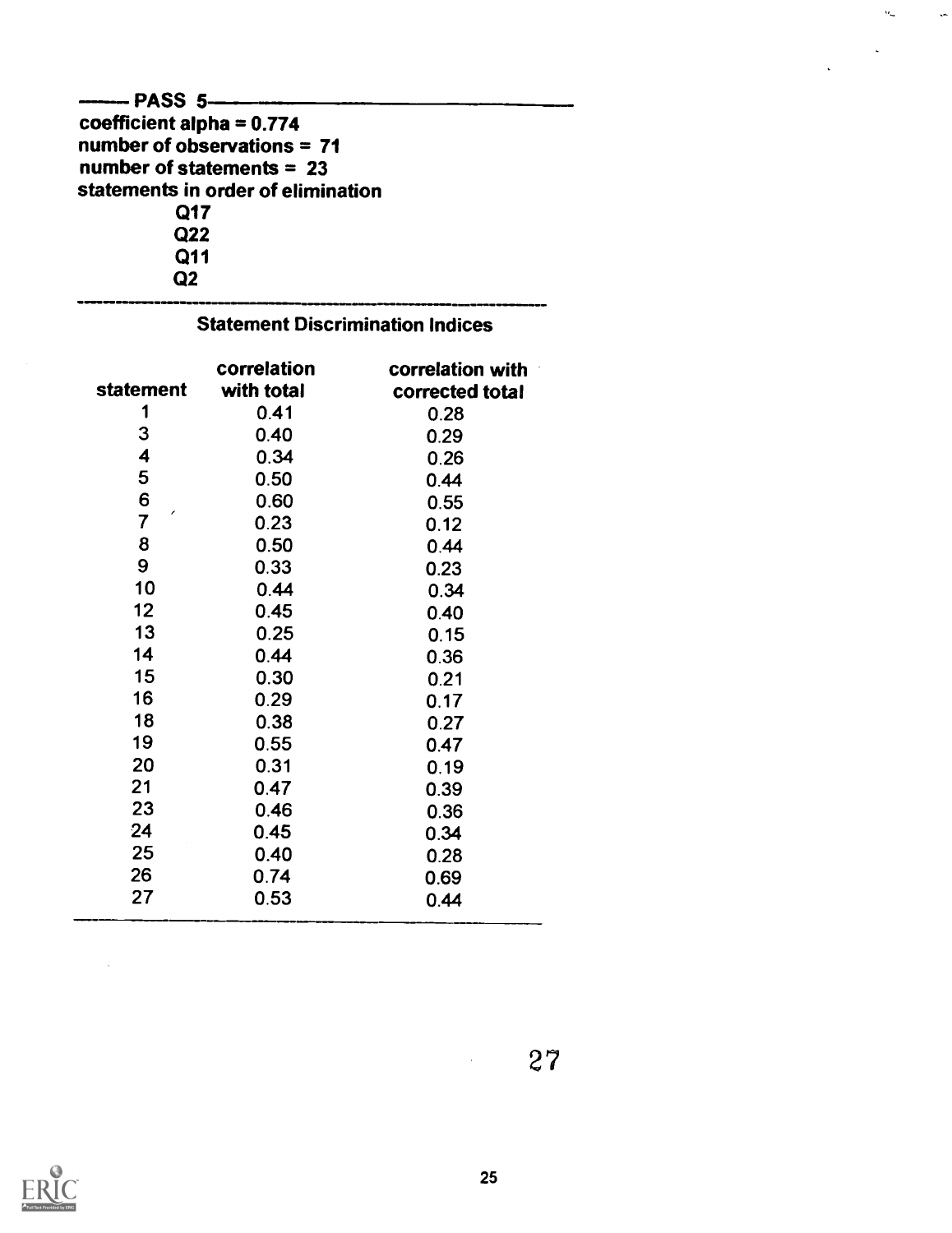| - PASS 6—<br>coefficient alpha = $0.778$<br>number of observations $= 71$<br>number of statements = $22$<br>statements in order of elimination<br>Q17<br>Q22<br>Q11<br>Q2<br>Q7 |                                                        |                  |  |  |  |
|---------------------------------------------------------------------------------------------------------------------------------------------------------------------------------|--------------------------------------------------------|------------------|--|--|--|
|                                                                                                                                                                                 | <b>Statement Discrimination Indices</b><br>correlation | correlation with |  |  |  |
| statement                                                                                                                                                                       | with total                                             | corrected total  |  |  |  |
| 1                                                                                                                                                                               | 0.39                                                   | 0.27             |  |  |  |
| 3                                                                                                                                                                               | 0.41                                                   | 0.30             |  |  |  |
| 4                                                                                                                                                                               | 0.33                                                   | 0.25             |  |  |  |
| 5                                                                                                                                                                               | 0.50                                                   | 0.43             |  |  |  |
| 6                                                                                                                                                                               | 0.59                                                   | 0.53             |  |  |  |
| 8                                                                                                                                                                               | 0.48                                                   | 0.42             |  |  |  |
| 9                                                                                                                                                                               | 0.37                                                   | 0.26             |  |  |  |
| 10                                                                                                                                                                              | 0.41                                                   | 0.30             |  |  |  |
| 12                                                                                                                                                                              | 0.47                                                   | 0.41             |  |  |  |
| 13                                                                                                                                                                              | 0.28                                                   | 0.18             |  |  |  |
| 14                                                                                                                                                                              | 0.47                                                   | 0.40             |  |  |  |
| 15                                                                                                                                                                              | 0.30                                                   | 0.21             |  |  |  |
| 16                                                                                                                                                                              | 0.31                                                   | 0.20             |  |  |  |
| 18                                                                                                                                                                              | 0.41                                                   | 0.29             |  |  |  |
| 19                                                                                                                                                                              | 0.53                                                   | 0.45             |  |  |  |
| 20                                                                                                                                                                              | 0.32                                                   | 0.20             |  |  |  |
| 21                                                                                                                                                                              | 0.43                                                   | 0.34             |  |  |  |
| 23                                                                                                                                                                              | 0.47                                                   | 0.37             |  |  |  |
| 24                                                                                                                                                                              | 0.43                                                   | 0.32             |  |  |  |
| 25                                                                                                                                                                              | 0.42                                                   | 0.30             |  |  |  |
| 26<br>27                                                                                                                                                                        | 0.73                                                   | 0.69             |  |  |  |
|                                                                                                                                                                                 | 0.51                                                   | 0.42             |  |  |  |



 $\bar{\mathcal{A}}$ 

 $\hat{\boldsymbol{\beta}}$ 



 $\ddot{\phantom{0}}$ 

 $\frac{1}{\sqrt{2}}$  .

 $\mathbb{R}^3$ 

26

 $\frac{1}{2}$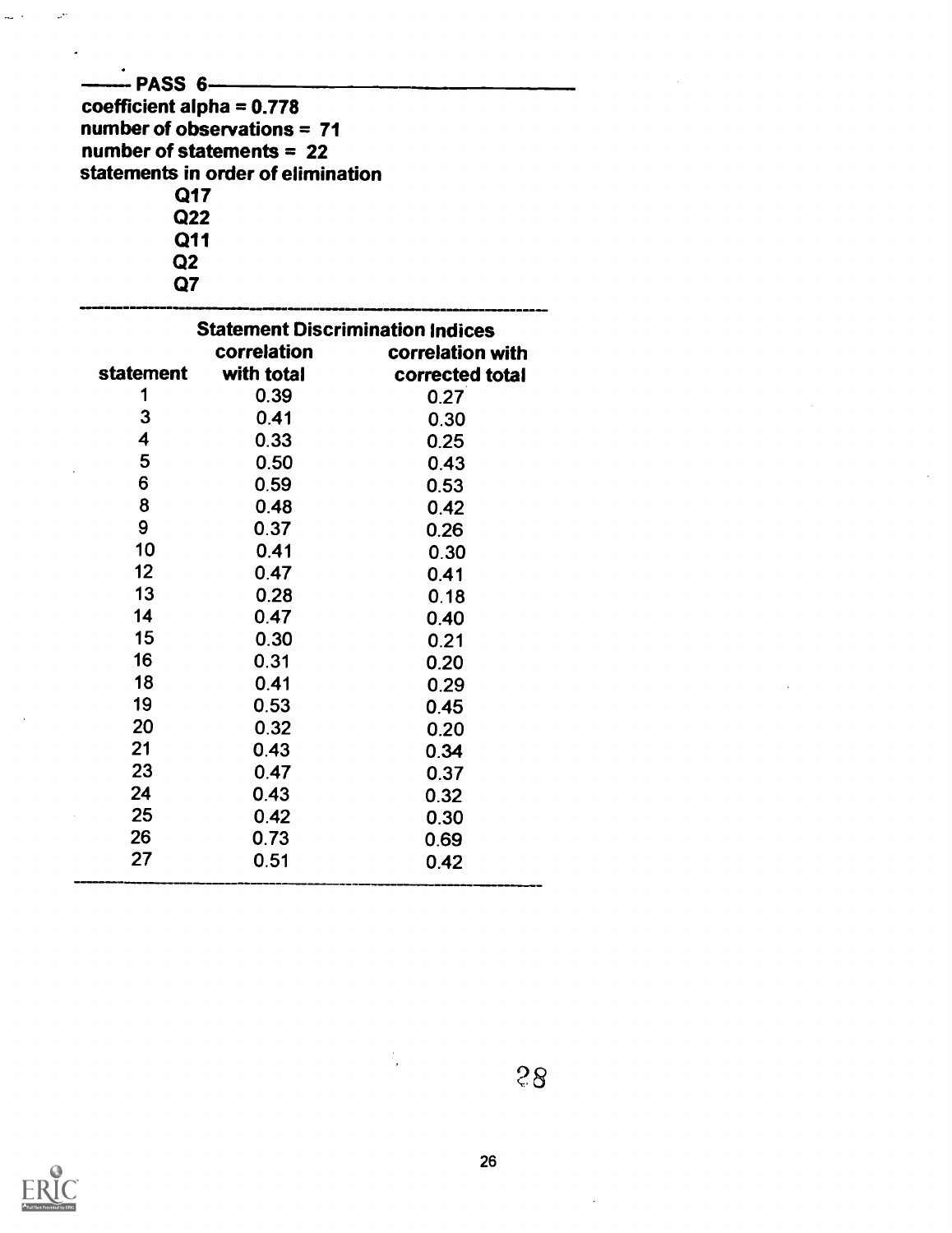Appendix E:

 $\bar{r}$  ,  $\bar{r}$  $\mathcal{L}$ 

# Factor Analysis Data

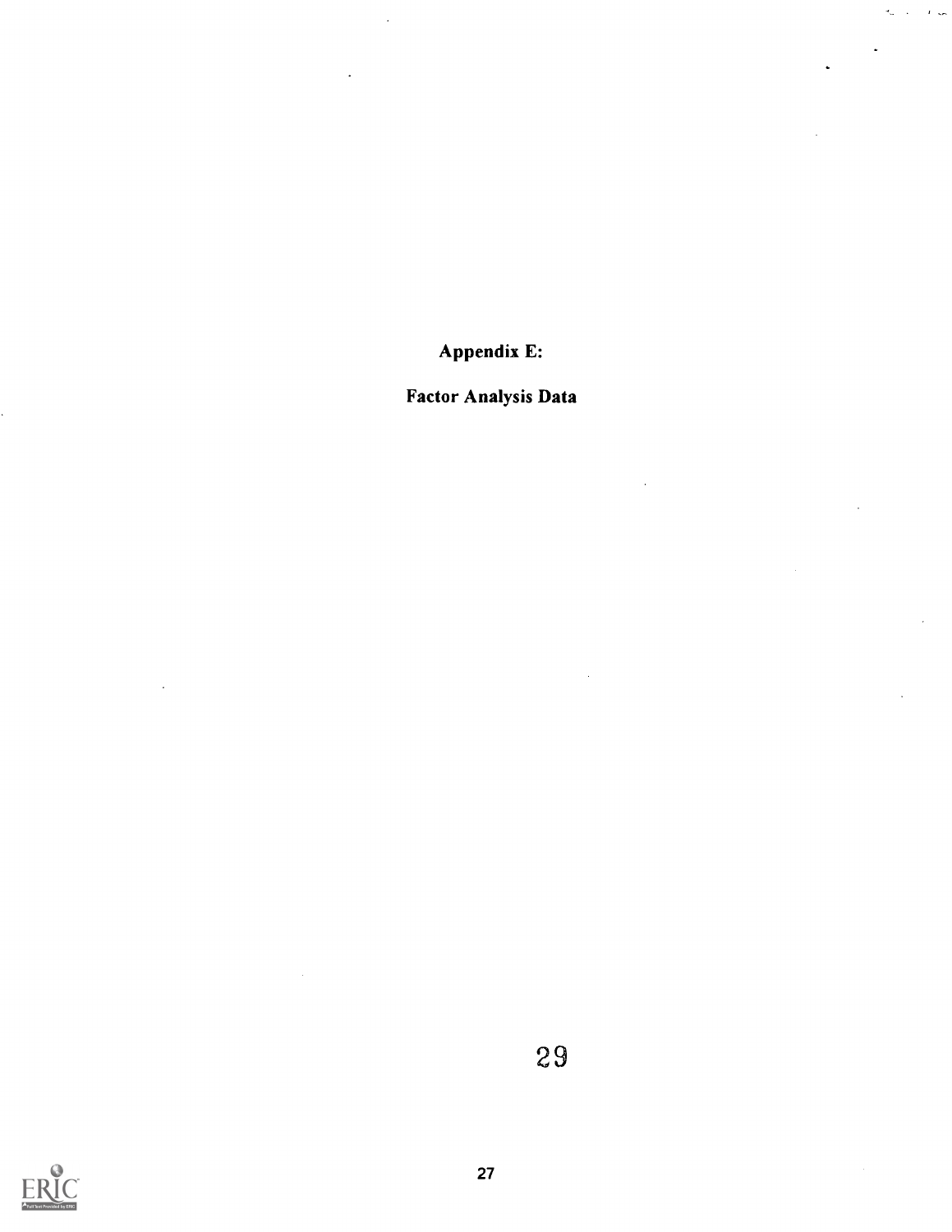|                         |                     |                        | <b>Oblique Solution Reference Structure - Orthotran/varimax</b> |                       |
|-------------------------|---------------------|------------------------|-----------------------------------------------------------------|-----------------------|
| <b>Statement</b>        | <b>Factor I</b>     | <b>Factor II</b>       | Factor III                                                      | <b>Factor IV</b>      |
| $\mathbf{1}$            | .320                | $-.011$                | .119                                                            | .414                  |
| $\overline{2}$          | .095                | .189                   | .088                                                            | $-.321$               |
| $\overline{\mathbf{3}}$ | .176                | .092                   | .009                                                            | .701                  |
| 4                       | .405                | $-.040$                | $-.210$                                                         | .653.                 |
| 5                       | .532                | .068                   | $-.068$                                                         | .599                  |
| 6                       | $-.818$             | $-.024$                | .217                                                            | .186                  |
| $\overline{7}$          | .595                | $-.138$                | $-.350$                                                         | $-.316$               |
| 8                       | .660                | .076                   | $-.217$                                                         | .340                  |
| 9                       | $-.149$             | KST.                   | .469                                                            | .023                  |
| 10                      | .593                | .041                   | $-.270$                                                         | .194                  |
| 11                      | .024                | $-.061$                | .492<br>$\mathcal{L}^{\mathcal{L}}$                             | $-.191$               |
| 12                      | $-.058$             | .826                   | .000                                                            | $-.093$               |
| 13                      | $-.185$             | .606                   | .087                                                            | $-.102$               |
| 14                      | .026                | .679                   | .137                                                            | $-.148$               |
| 15                      | .031                | .500                   | $-.028$                                                         | $-.294$               |
| 16                      | $-.039$             | .178                   | .635                                                            | $-.025$               |
| 17                      | $-.287$             | .145                   | .367                                                            | .000                  |
| 18                      | .208                | .095                   | .707                                                            | $-.074$               |
| 19                      | .783                | $-.066$                | .319                                                            | .001                  |
| 20                      | $-.106$             | .376                   | .478                                                            | $-.125$               |
| 21                      | .808                | $-.124$                | .002                                                            | $-.018$               |
| 22                      | $-.074$             | $-.095$                | $-155$                                                          | .488                  |
| 23                      | .053                | .465<br><b>Service</b> | .280                                                            | .132                  |
| 24                      | KOO.                | .417<br>Ŀ.             | $-.457$                                                         | $-.042$               |
| 25                      | $-.026$             | .524                   | .126                                                            | .156                  |
| 26                      | 83                  | .582<br>s.             | $-.220$                                                         | .303                  |
| 27                      | .377                | .514                   | $-.438$                                                         | .197                  |
|                         | <b>Anti-Science</b> | <b>Constructivist</b>  | Pro-Science,                                                    | Anti-                 |
|                         |                     |                        | Constructivist                                                  | <b>Constructivist</b> |

Factor Analysis

= Greatest Loading = Conflicting Loading

 $\bar{z}$ 

### Primary Intercorrelations - Orthotran/Varimax

|                   | <b>Factor I</b> | <b>Factor II</b> | Factor III | <b>Factor IV</b> |
|-------------------|-----------------|------------------|------------|------------------|
| <b>Factor I</b>   | l.000           |                  |            |                  |
| Factor II         | .018            | 1.000            |            |                  |
| <b>Factor III</b> | .037            | .088             | 1.000      |                  |
| <b>Factor IV</b>  | $-.027$         | $-.018$          | $-.005$    | 1.000            |



 $\sim$ 

 $\sim$   $\sim$ 

 $\bullet$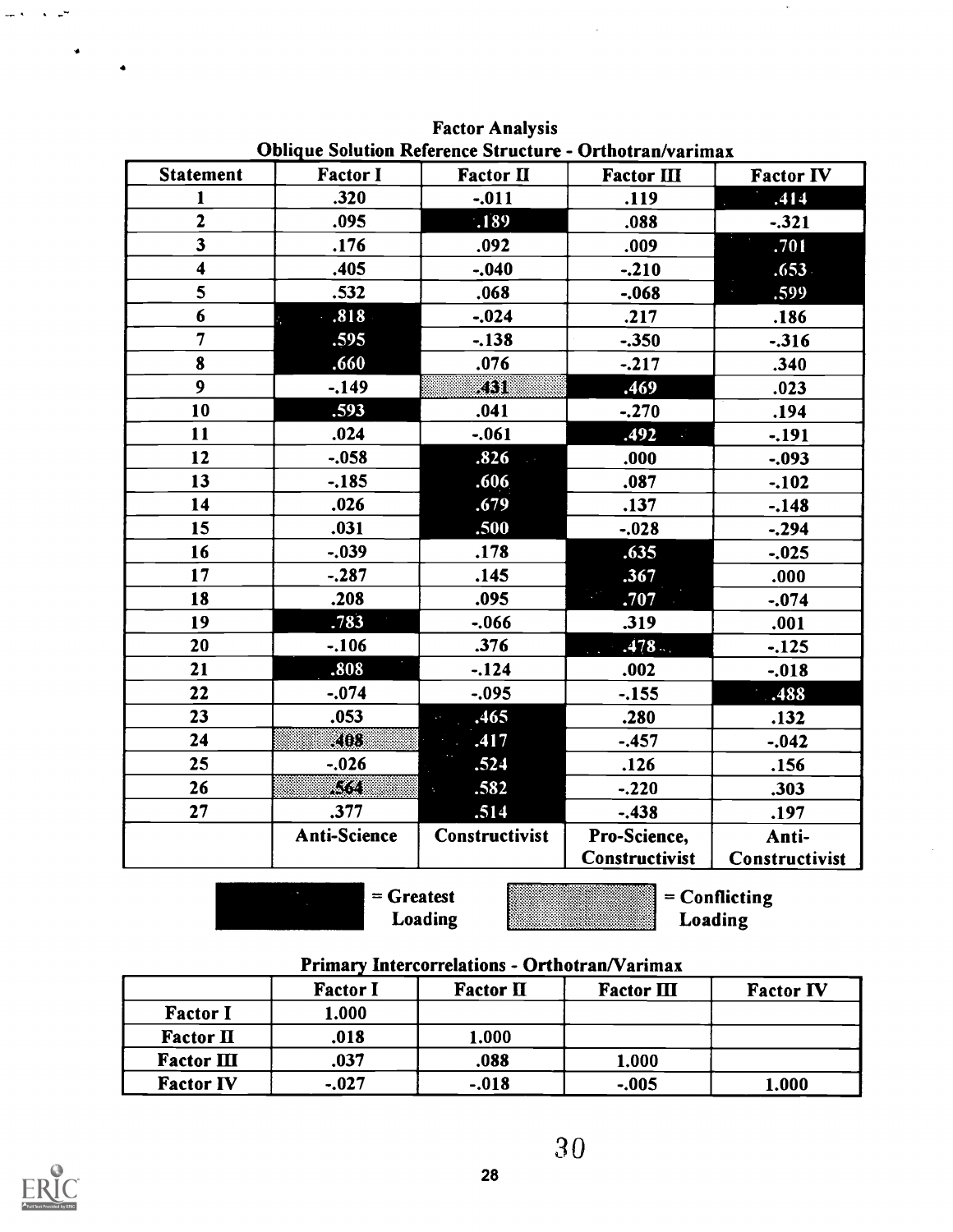

### U.S. Department of Education

z Educational Resources Information Center (ERIC) Office of Educational Research and Improvement (OERI)



REPRODUCTION RELEASE

(Specific Document)

# I. DOCUMENT IDENTIFICATION:

| Title:<br>A Constructivist Interpretation of Att. FulleTowards Science |          |  |  |
|------------------------------------------------------------------------|----------|--|--|
| Author(s)                                                              |          |  |  |
| <b>Publication Date:</b><br>Corporate Source:                          | 10/18/97 |  |  |

## II. REPRODUCTION RELEASE:

In order to disseminate as widely as possible timely and significant materials of interest to the educational community, documents announced in the monthly abstract journal of the ERIC system, Resources in Education (RIE), are usually made available to users in microfiche, reproduced paper copy, and electronic/optical media, and sold through the ERIC Document Reproduction Service (EDRS) or other ERIC vendors. Credit is given to the source of each document, and, if reproduction release is granted, one of the following notices is affixed to the document.

If permission is granted to reproduce and disseminate the identified document, please CHECK ONE of the following two options and sign at the bottom of the page.



Documents will be processed as indicated provided reproduction quality permits. If permission to reproduce is granted, but neither box is checked, documents will be processed at Level 1.

hereby grant to the Educational Resources Information Center (ERIC) nonexclusive permission to reproduce and disseminate this document as indicated above. Reproduction from the ERIC microfiche or electronic/optical media by persons other than ERIC employees and its system contractors requires permission from the copyright holder. Exception is made for non-profit reproduction by libraries and other service agencies to satisfy information needs of educators in response to discrete inquiries."

| Sign<br>here $\rightarrow$<br>please | Signature:<br>Ewan                        | Printed Name/Position/Title:<br>Edward<br>vers | <i>VoCToral</i><br>. EdveaTions' |  |
|--------------------------------------|-------------------------------------------|------------------------------------------------|----------------------------------|--|
|                                      | Organization/Address<br>TEduc. Leaghrolin | Telephone:<br>$-6825$                          | :FAX:                            |  |
|                                      | Miami Vaireraity                          | E-Mail Address:<br>: Darwint 12/14tizel com    | : Date:<br>8/67                  |  |